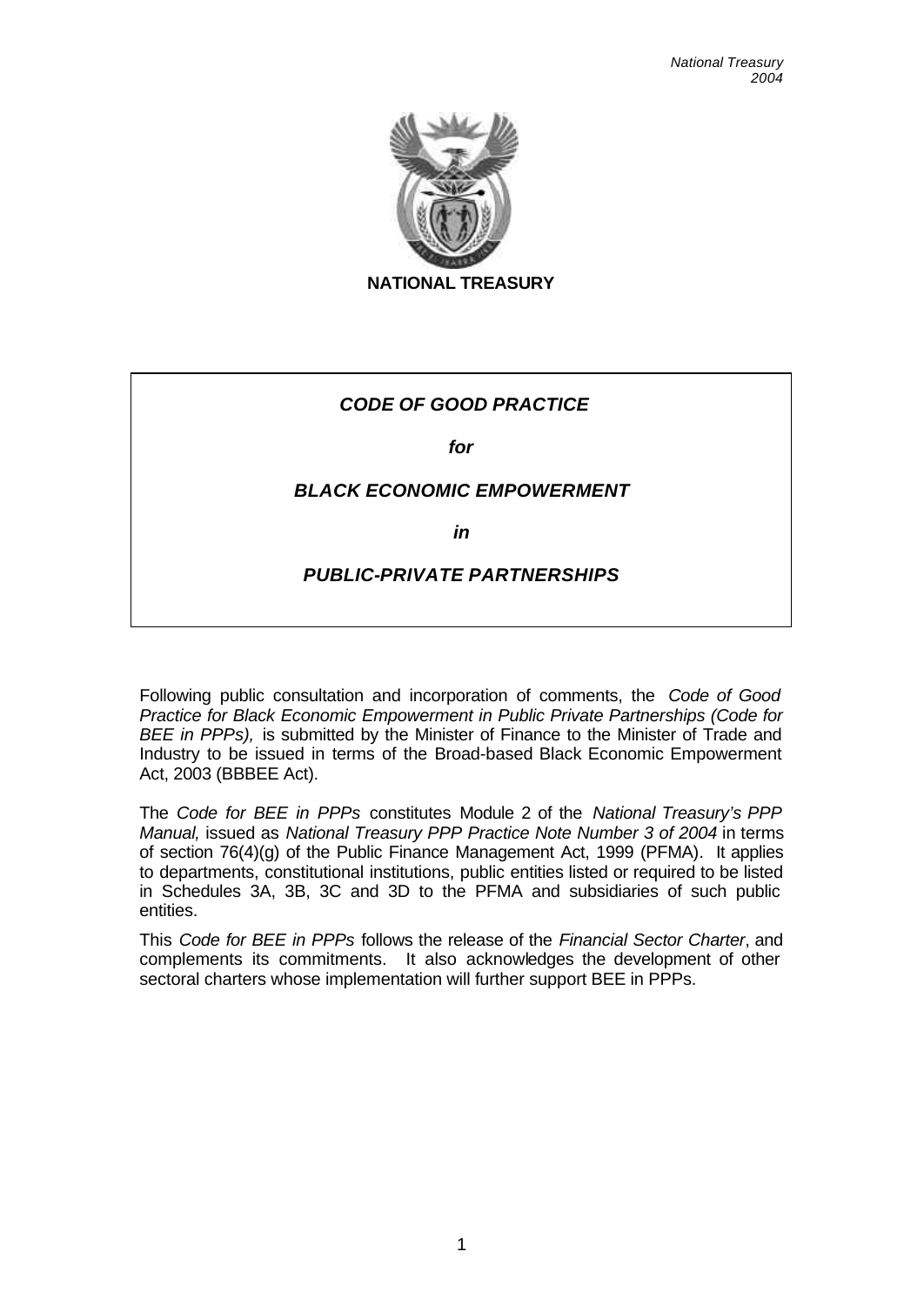## **Contents**

**Definitions** Preamble

### **Part I: Introduction**

- 1. Policy on BEE in PPPs
- 2. Legal basis for PPP BEE policy
- 3. Why PPPs are good for BEE
- 4. Challenges for BEE in PPPs

### **Part II: How to apply PPP BEE policy in the typical structure of a PPP**

- A. Private Party equity
- B. Private Party management and employment
- C. Subcontracting
- D. Local socio-economic impact

#### **Part III: How to apply PPP BEE policy in each phase of the PPP project cycle**

- 1. Appointment of the Institution's Transaction Advisor
- 2. PPP Feasibility Study
- 3. PPP procurement
- 4. Managing the PPP Agreement

#### **Part IV: The PPP BEE Balanced Scorecard**

#### **Part V: Government's further commitments to taking BEE in PPPs forward**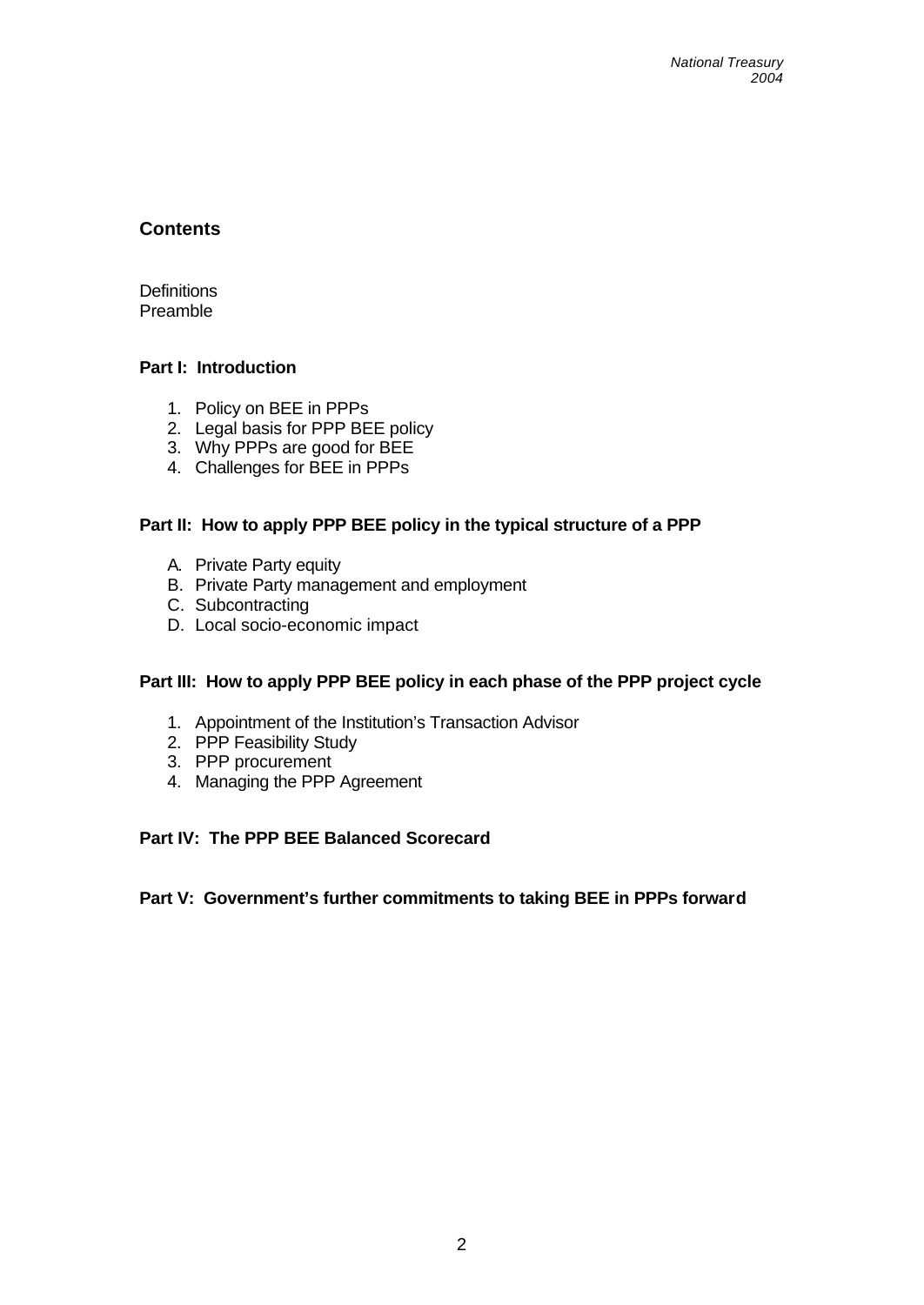# **Definitions**

| <b>Active Equity</b>                               | means, in relation to any Black Equity or in relation to any<br>issued shares in the share capital of any Subcontractor held by<br>Black People and/or Black Enterprises, in which such Black<br>Equity or shares is/are held by Black People and/or Black<br>Enterprises who will participate directly in the day-to-day<br>management and operations of the project.                                                                                                                                                                                                                                                                                                                                                                                                                                                                                                                                                                                                                            |
|----------------------------------------------------|---------------------------------------------------------------------------------------------------------------------------------------------------------------------------------------------------------------------------------------------------------------------------------------------------------------------------------------------------------------------------------------------------------------------------------------------------------------------------------------------------------------------------------------------------------------------------------------------------------------------------------------------------------------------------------------------------------------------------------------------------------------------------------------------------------------------------------------------------------------------------------------------------------------------------------------------------------------------------------------------------|
| <b>Black Enterprise</b>                            | means an enterprise that is at least 50.1% beneficially owned<br>by Black People and in which Black People have substantial<br>Management Control. Such beneficial ownership may be held<br>directly or through other Black Enterprises.                                                                                                                                                                                                                                                                                                                                                                                                                                                                                                                                                                                                                                                                                                                                                          |
| <b>Black Equity</b>                                | means the voting equity in the Private Party held by Black<br>Shareholders from time to time.                                                                                                                                                                                                                                                                                                                                                                                                                                                                                                                                                                                                                                                                                                                                                                                                                                                                                                     |
| <b>Black People</b>                                | means African, Coloured and Indian South African citizens.                                                                                                                                                                                                                                                                                                                                                                                                                                                                                                                                                                                                                                                                                                                                                                                                                                                                                                                                        |
| <b>Black Shareholder</b>                           | means any shareholder that is a Black Person or a Black<br>Enterprise.                                                                                                                                                                                                                                                                                                                                                                                                                                                                                                                                                                                                                                                                                                                                                                                                                                                                                                                            |
| <b>Black Women</b>                                 | means female African, Coloured and Indian South African<br>citizens.                                                                                                                                                                                                                                                                                                                                                                                                                                                                                                                                                                                                                                                                                                                                                                                                                                                                                                                              |
| <b>Broad-based black</b><br>economic empowerment   | has the meaning defined in the Broad-based Black Economic<br>Empowerment Act, No 53 of 2003(BBBEE Act).                                                                                                                                                                                                                                                                                                                                                                                                                                                                                                                                                                                                                                                                                                                                                                                                                                                                                           |
| <b>Feasibility Study</b>                           | has the meaning given in Treasury Regulation 16 to the Public<br>Finance Management Act, 1999 (PFMA).                                                                                                                                                                                                                                                                                                                                                                                                                                                                                                                                                                                                                                                                                                                                                                                                                                                                                             |
| <b>Institution</b>                                 | has the meaning defined in Treasury Regulation 16 to the<br>PFMA. It means a department, a constitutional institution, a<br>public entity listed, or required to be listed, in Schedules 3A, 3B,<br>3C and 3D to the PFMA, or any subsidiary of any such public<br>entity.                                                                                                                                                                                                                                                                                                                                                                                                                                                                                                                                                                                                                                                                                                                        |
| <b>Management Control</b>                          | means, in relation to any enterprise, the ability to direct or cause<br>the direction of the business and management policies or<br>practices of that enterprise.                                                                                                                                                                                                                                                                                                                                                                                                                                                                                                                                                                                                                                                                                                                                                                                                                                 |
| <b>Private Party</b>                               | has the meaning defined in Treasury Regulation 16 to the<br>PFMA. Such Private Party is typically a special purpose vehicle<br>(SPV) incorporated in the Republic of South Africa as a private<br>limited liability company for the sole purpose of exercising its<br>rights and performing its obligations under the PPP Agreement.                                                                                                                                                                                                                                                                                                                                                                                                                                                                                                                                                                                                                                                              |
| <b>PPP Agreement</b>                               | has the meaning defined in Treasury Regulation 16 to the<br>PFMA. It means a written contract recording the terms of a<br>PPP concluded between an Institution and a Private Party.                                                                                                                                                                                                                                                                                                                                                                                                                                                                                                                                                                                                                                                                                                                                                                                                               |
| <b>Public Private</b><br><b>Partnership or PPP</b> | has the meaning defined in Treasury Regulation 16 to the<br>PFMA. It means a commercial transaction between an<br>Institution and a Private Party in terms of which the Private<br>Party $-$ (a) performs an Institutional function on behalf of the<br>Institution; and/or (b) acquires the use of state property for its<br>own commercial purposes; and (c) assumes substantial<br>financial, technical and operational risk in connection with the<br>performance of the institutional function and/or use of state<br>property; and (d) receives a benefit for performing the<br>Institutional function or from utilising the state property, either by<br>way of (i) consideration to be paid by the Institution which<br>derives from a revenue fund or, where the Institution is a<br>national government business enterprise, from the revenues of<br>such Institution; or (ii) charges or fees to be collected by the<br>Private Party from users or customers of a service provided to |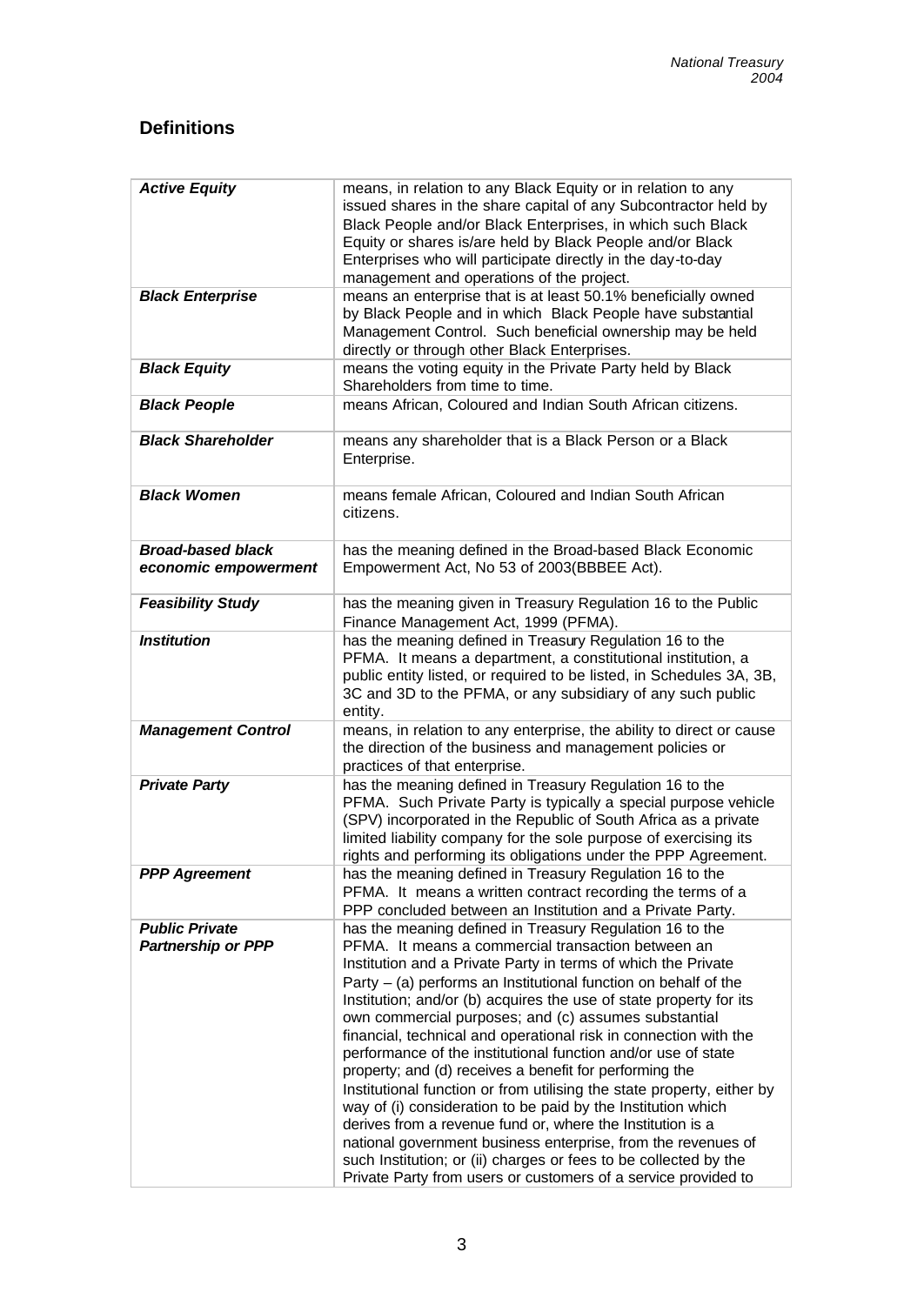|                                                     | them; or (iii) a combination of such consideration and such<br>charges or fees.                                                                                                                                                                                                                                                                                                                                                                                         |
|-----------------------------------------------------|-------------------------------------------------------------------------------------------------------------------------------------------------------------------------------------------------------------------------------------------------------------------------------------------------------------------------------------------------------------------------------------------------------------------------------------------------------------------------|
| <b>Subcontractors</b>                               | means the counter-parties of the Private Party to the<br>Subcontracts including the Construction Subcontractor and the<br>Operations Subcontractor.                                                                                                                                                                                                                                                                                                                     |
| <b>SMME or Small, Medium</b><br>or Micro Enterprise | means any business, trade, undertaking or other enterprise<br>which is directly owned and managed by one or more natural<br>persons and which has: (a) less than [x] full-time equivalent<br>employees; (b) an annual turnover less than [Rx] (indexed to<br>CPIX); and (3) gross asset value (fixed property included) of<br>less than [Rx] (indexed to CPIX), to be determined by the<br>Institution, taking account of the sector, on a project by project<br>basis. |
| <b>Transaction Advisor</b>                          | has the meaning defined in Treasury Regulation 16 to the<br>PFMA. It means a person or persons appointed in writing by<br>the Institution, who has or have the appropriate skills and<br>experience to assist and advise the Institution in connection with<br>a PPP, including the preparation and conclusion of a PPP<br>Agreement.                                                                                                                                   |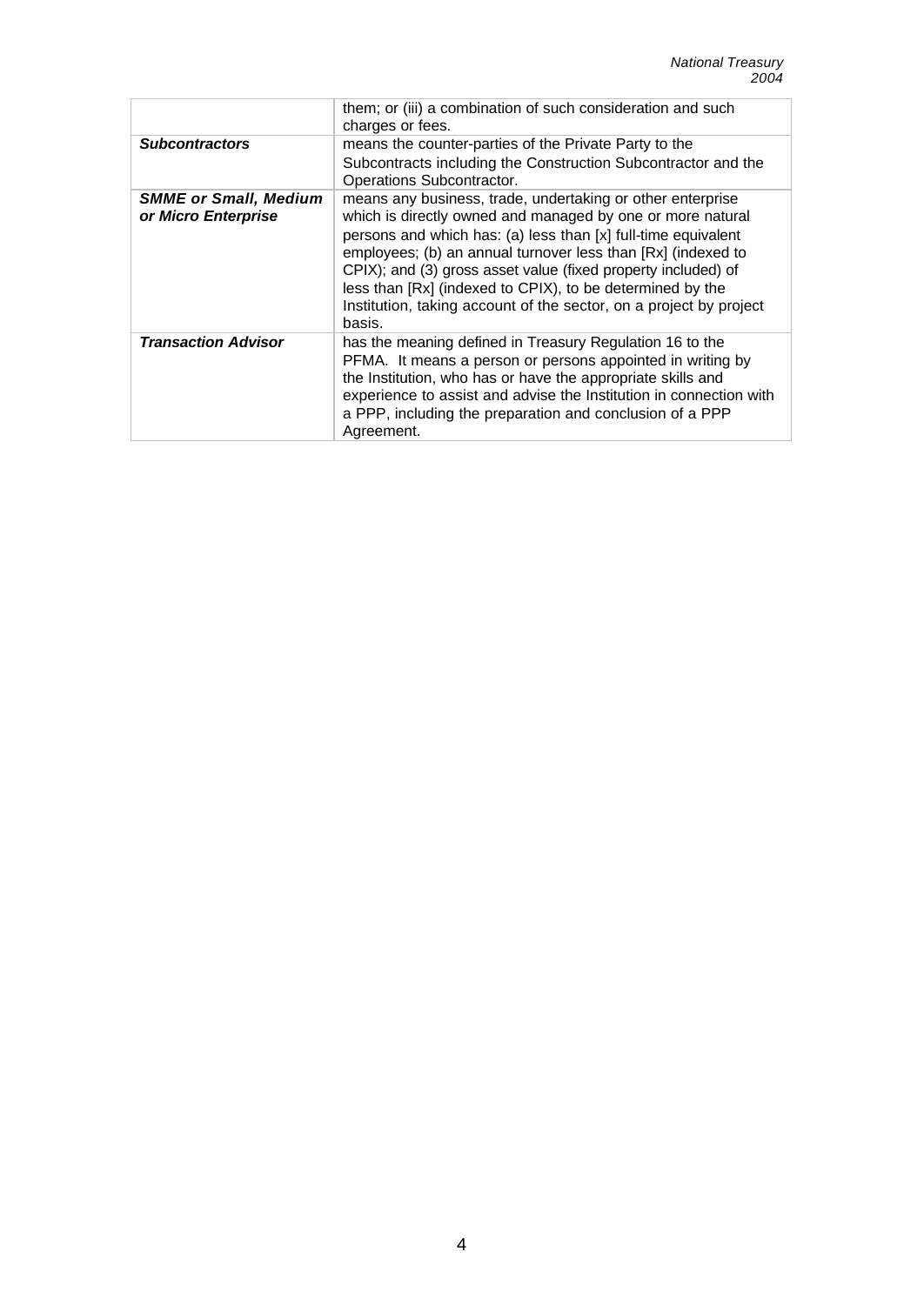## **Preamble**

In a concerted drive to redress the stifling economic effects of apartheid, the democratic South African government has adopted a policy of BEE which is broadbased, inclusive, and part of the country's overall growth strategy. PPPs are being used increasingly widely to implement national and provincial government's infrastructure and service delivery commitments. Regulated by the relevant treasury (currently, National Treasury) in terms of Treasury Regulation 16 to the PFMA, PPPs offer valuable opportunities for strong and sustainable BEE.

South Africa's BEE policy is articulated in the 2003 "*Strategy for Broad-based Black Economic Empowerment*" (*BBBEE Strategy*) and is given effect in the BBBEE Act. The *BBBEE Strategy* outlines government's policy instruments for achieving BEE and sets out a balanced scorecard to measure three core elements of BEE progress in all enterprises and sectors:

- **E** direct empowerment through ownership and control of enterprises and assets;
- **human resource development and employment equity; and**
- **Example indirect empowerment thorough preferential procurement and enterprise** development.

The *BBBEE Strategy* notes that BEE criteria, reflecting the balanced scorecard, will be applied whenever government "*grants a concession to a private enterprise to operate an asset or enterprise on behalf of the state*" or "*enters into a public private partnership",* amongst others.

Section 9 of the BBBEE Act provides that the Minister of Trade and Industry may issue "*codes of good practice on BEE*". Section 10 provides further that "*every organ of state and public entity must take into account and, as far as it is reasonably possible, apply any relevant code of good practice*" in, *inter alia* "*determining qualification criteria for the issuing of licences, concessions …; developing and implementing a preferential procurement policy; ... and developing criteria for entering into partnerships with the private sector*".

Section 12 of the BBBEE Act provides that the Minister of Trade & Industry may publish and promote "*a transformation charter for a particular sector of the economy"* if he or she is satisfied that such a charter "*has been developed by major stakeholders in that sector; and advances the objectives of [the BBBEE Act]"*. This *Code for BEE in PPPs* recognises that the implementation of such transformation charters in the private sector will contribute materially to achieving effective BEE in PPP<sub>S</sub>.

It is National Treasury's intention that BEE is integral to all phases of the regulated PPP project cycle, and that BEE is made contractually binding in all PPP Agreements. The provisions of the *Code for BEE in PPPs* are therefore reflected in all modules of the *National Treasury's PPP Manual,* and in *Standardised PPP Provisions: First Issue: 11 March 2004*.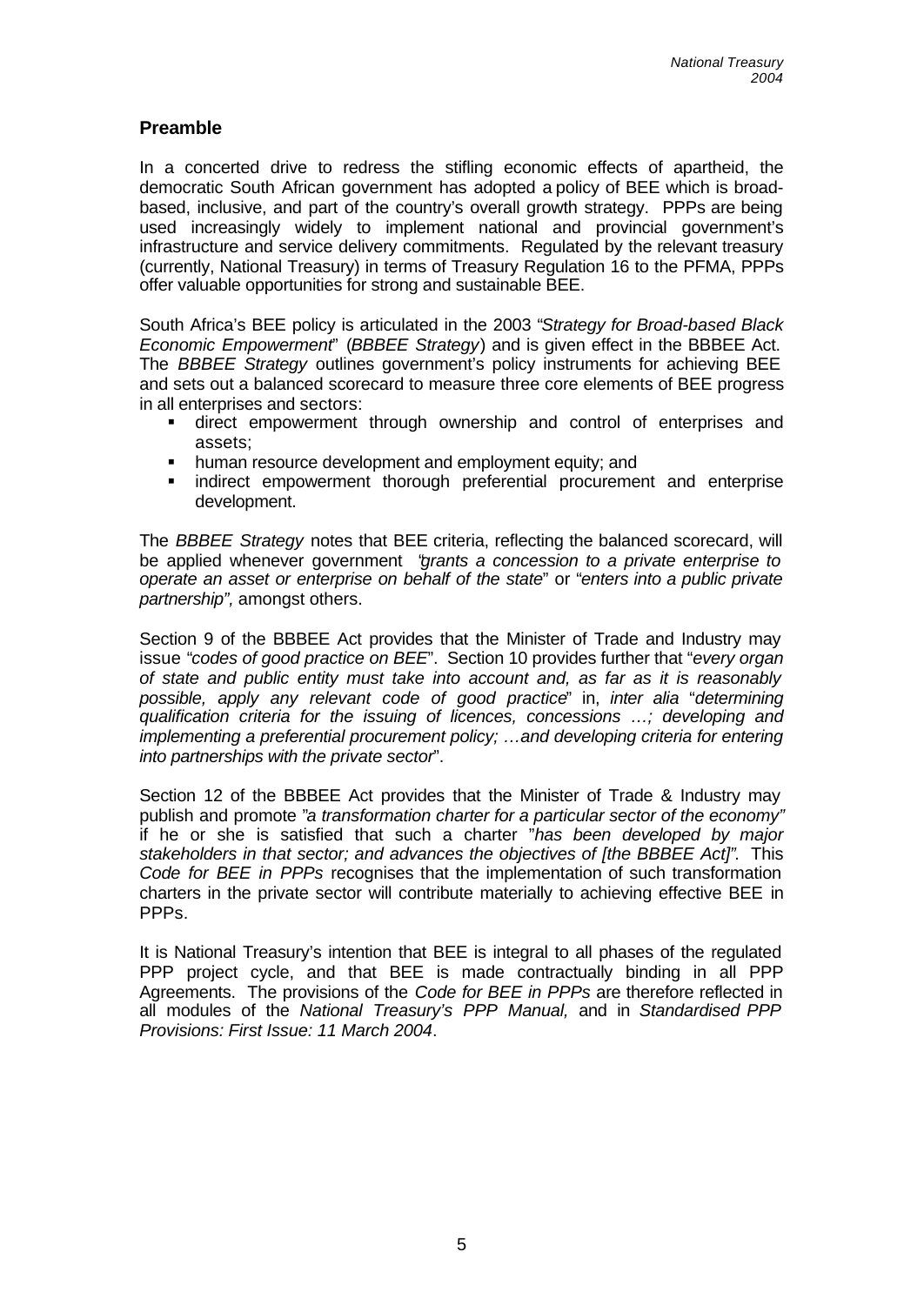## **PART I**

### **1. Policy on BEE in PPPs**

In keeping with the principles and policy objectives of the *BBBEE Strategy*, PPP BEE policy is devised to achieve a broad-based and sustainable BEE outcome in every PPP project undertaken in terms of Treasury Regulation 16 to the PFMA. The policy is to be applied by Institutions in the two distinct procurements of the regulated PPP project cycle: firstly, in the selection of its Transaction Advisor; and secondly, in the selection of a Private Party for the PPP itself.

### **Transaction Advisor procurement<sup>1</sup>**

In compliance with the Preferential Procurement Policy Framework Act (PPPFA), the BEE component of a Transaction Advisor bid will constitute **10% of the bid evaluation weighting<sup>2</sup>** , with the price and technical elements constituting the remaining 90%. BEE in the Transaction Advisor bid will be evaluated against a **balanced scorecard** for PPP Transaction Advisor appointments, and bidders must achieve a **minimum threshold of 60%** of the total BEE points. If a Transaction Advisor bid fails to pass this BEE threshold, it should not be evaluated further.

The BEE elements to be evaluated in a Transaction Advisor bid are presented in **Part III(1)** of this *Code for BEE in PPPs.*

### **PPP procurement<sup>3</sup>**

BEE is a key component of South African PPP projects, each of which is structured on a combination of financial, technical and BEE components in order to achieve optimal value for money in government's delivery of infrastructure and services. In compliance with the PPPFA, the BEE component of a PPP bid will constitute **10% of the bid evaluation weighting.** The price and technical components will be weighted within the remaining 90%, as appropriate to the project. BEE in the PPP bid will be evaluated against a **balanced scorecard** designed for the project, and bidders must achieve a **minimum threshold of 50%** of the total BEE points. If a PPP bid fails to pass this BEE threshold, it should not be evaluated further.

The BEE elements that should be included in each PPP project, and the indicative targets for each element, are elaborated in **Part II** and summarised in the PPP BEE Balanced Scorecard in **Part IV** of this C*ode for BEE in PPPs.*

#### **PPP project cycle<sup>4</sup>**

l

No PPP may be issued to the market by an Institution without a BEE balanced scorecard for the project containing a clear and appropriate set of BEE elements, targets, minimum thresholds, and weightings, duly approved as part of the Feasibility Study for Treasury Approval I and the bid documents for Treasury Approval IIA in terms of Treasury Regulation 16 to the PFMA. Bids received thereafter, are evaluated by the Institution, *inter alia*, for substantiation of the Private Party's BEE commitments. The quality of the BEE component of the preferred bid forms part of the value-for-money report to be submitted by the Institution for Treasury Approval IIB, prior to the commencement of negotiations. Negotiations that follow must seek

<sup>&</sup>lt;sup>1</sup> Refer to the *National Treasury's PPP Manual***: Module 3: PPP Inception.** 

 $2 \text{ In terms of the PPPFA, a maximum of 10\% of bid evaluation weighting goes to BEE considerations if}$ the price of the contract is above R500 000. If price is below R500 000, the BEE weighting is 20%. Most PPP transaction advisor costs will be above R500 000.

<sup>3</sup> Refer to the *National Treasury's PPP Manual***: Module 5: PPP Procurement.**

<sup>4</sup> Refer to the *National Treasury's PPP Manual***: Module 1: South African Regulations for PPPs.**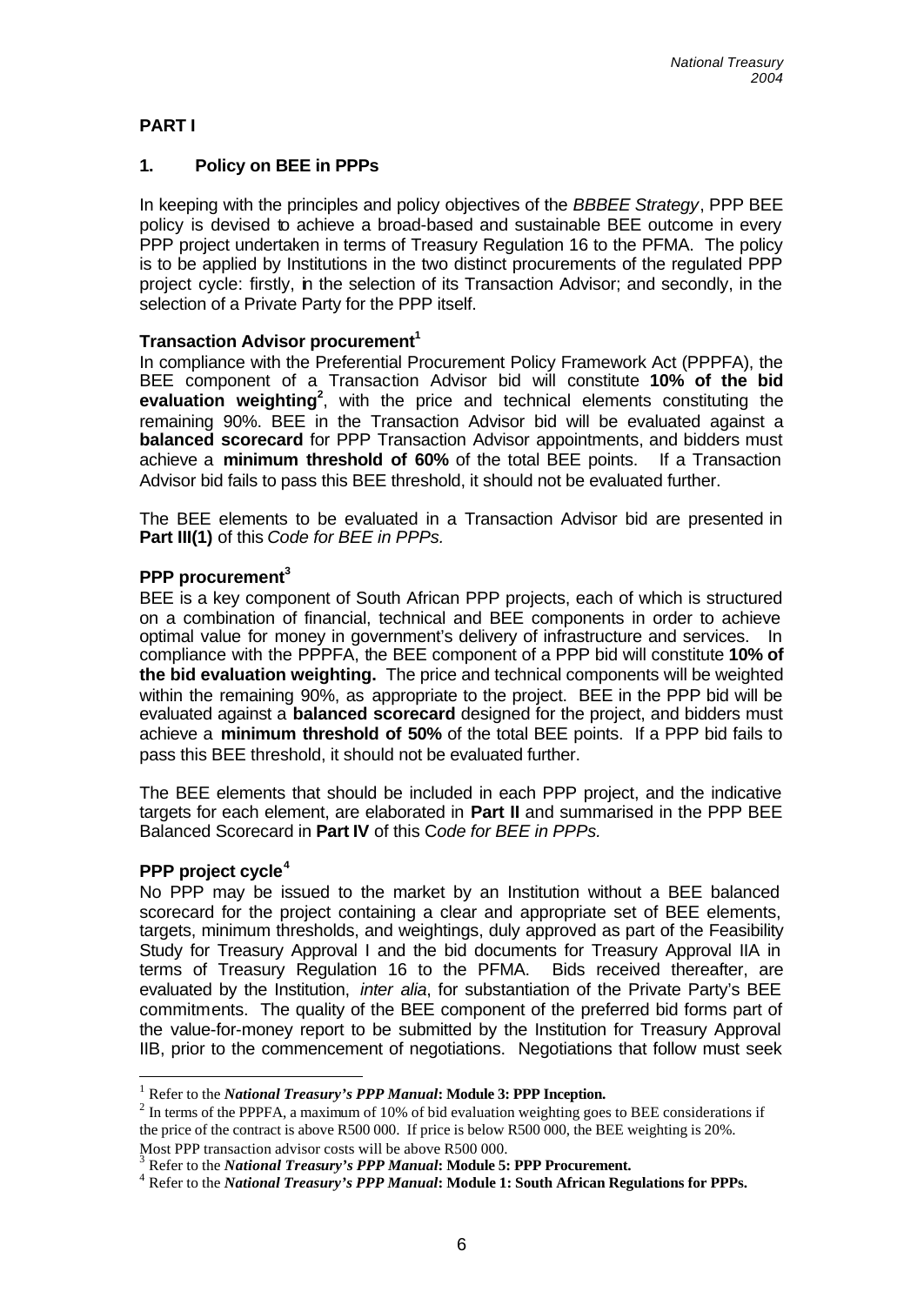to maximise BEE benefits in the final terms of the deal, and to tie up provisions for managing the PPP Agreement, post signature. These BEE commitments are part of the motivation for the final Treasury Approval III, allowing the parties to sign the PPP Agreement. The PPP Agreement binds the parties to their BEE commitments for the duration of the PPP, stipulating the consequences of default.<sup>5</sup>

These phases of the PPP project cycle, as they apply to the BEE component of a PPP, are elaborated in **Part III** of this *Code for BEE in PPPs*.

### **Policy objectives for BEE in PPPs are:**

- to achieve meaningful and beneficial **direct ownership of substantial equity interests** in the Private Party to a PPP Agreement by Black People, Black Women and Black Enterprises;
- to achieve effective **participation in the management control** of the Private Party and its sub contractors by Black People and Black Women;
- to ensure that a substantive proportion of the Private Party's **sub-contracting and procurement** is to Black People, Black Women and Black Enterprises;
- to ensure effective **employment equity and skills development** in the Private Party and its Subcontractors throughout the PPP project;
- to promote positive **local socio-economic impact** from the project to the benefit of SMMEs, the disabled, the youth, and non-government organisations within a targeted area of project operations;
- to create **jobs**; and
- for Institutions to be supported in all PPP projects by **financial, legal and technical Transaction Advisors** who generally reflect South Africa's diverse population, and to build the professional skills and number of Black People and Black Enterprises in these fields.

. To further support and promote BEE in PPPs, government makes three **proactive commitments** in **Part V** of this *Code for BEE in PPPs.*

## **2. Legal basis for PPP BEE policy**

This PPP BEE policy is developed with reference to the following legislation:

- **The Constitution of the Republic of South Africa, 1996**, enables organs of state to implement *"procurement policy for (a) categories of preference in the allocation of contracts and (b) the protection or advancement of persons, or categories of persons, disadvantaged by unfair discrimination*" (section 217(2)).
- ß **Treasury Regulation 16**, issued in terms of the **PFMA** for the purposes of regulating national and provincial PPPs, states that the procurement procedure for a PPP "*must include a preference for the protection or advancement of persons, or categories of persons, disadvantaged by unfair discrimination."* (Treasury Regulation 16.5.3 (b)).
- ß The **PPPFA, 2000**, and its regulations prescribe a framework for calculating BEE points relative to 'functionality' and 'price' in government procurement.
- ß The **BBBEE Act, 2003** has as its objective "*to facilitate broad-based black economic empowerment"* and provide for the issuing of codes of good

 $\overline{\phantom{a}}$ 5 Refer to **National Treasury's** *Standardised PPP Provisions: First Issue: 11 March 2004***.**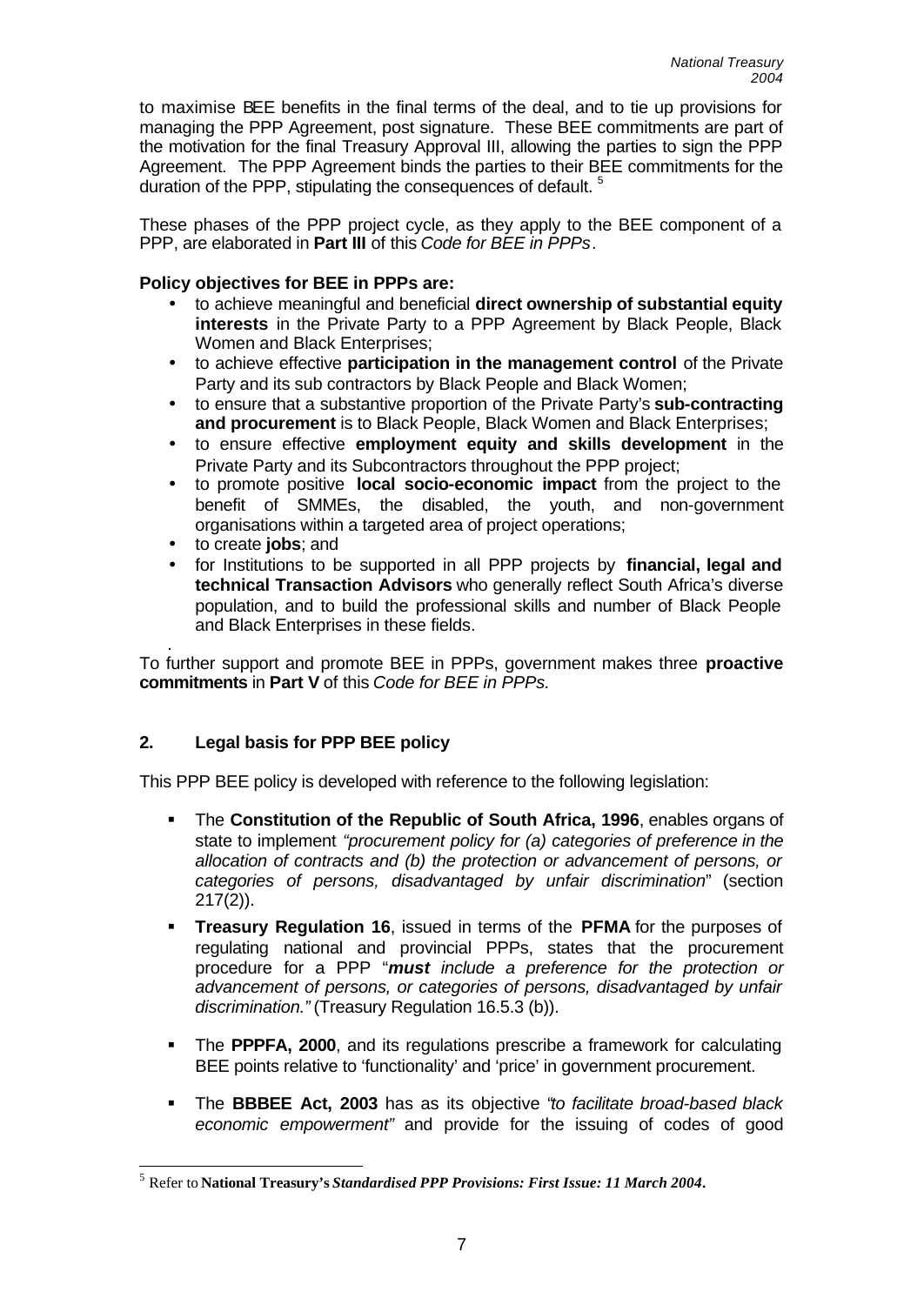practice to be applied by organs of state and public entities, inter alia, *"in developing criteria for entering into partnerships with the private sector.*"

ß The **Employment Equity Act, 1998** provides for improving employment equity for the benefit of historically disadvantaged individuals (as defined therein).

## **3. Why PPPs are good for BEE**

There are key features of PPPs that make them inherently excellent for achieving BEE objectives:

- The **long-term nature** of PPPs provides an opportune instrument to grow Black Equity and black management over time.
- **Risk is clearly identified** in PPPs, clearly costed and appropriately allocated, so black participants know in advance what they are committing to.
- The formation of **private consortia** in the form of special purpose vehicles (SPVs) for many PPPs facilitates long-term beneficial partnerships between new Black Enterprises and experienced, resourced companies – both as equity partners and in project management, and both at the Private Party SPV and Subcontracting levels.
- Where government is the buyer of a service, and insofar as the service is provided to the agreed standards, there is a **steady revenue stream** to the Private Party, reducing risk to new Black Enterprises.
- Principal equity sponsors in a PPP are often also first-tier Subcontractors, building **incentives for optimal risk management**.
- PPPs provide significant subcontracting opportunities for Black Enterprises, where **early cash-flow benefits** can be derived as delivery commences.
- PPPs have far-reaching **broad-based** BEE potential: through the subcontracting and procurement mechanisms they can involve a full spectrum of large, medium and small enterprises, and bring tangible local economic development benefits to targeted groups of people.
- **Return on equity** to the Private Party is competitive where risk is properly assumed.
- There is an increasingly strong demand for **black professionals** as Transaction Advisors to both Institutions and Private Parties in PPPs.
- PPPs develop **skills.**
- PPPs create **jobs.**

## **4. Challenges for BEE in PPPs**

There nevertheless remain obstacles to achieving sustainable BEE in PPPs:

- ß There is a **small pool of Black Equity** in South Africa. Historically, Black People have not accumulated capital and it is a challenge for Black Enterprises to raise required levels of equity at reasonable prices.
- ß Sources of BEE funding are generally **expensive,** reflecting lenders' assessment of risk associated with new enterprises whose balance sheets may be relatively small, or whose experience may be relatively limited.
- ß Costs of **independent financial and legal advice** to Black Enterprises are an inhibiting factor in the preparation of bids, during contract negotiation, and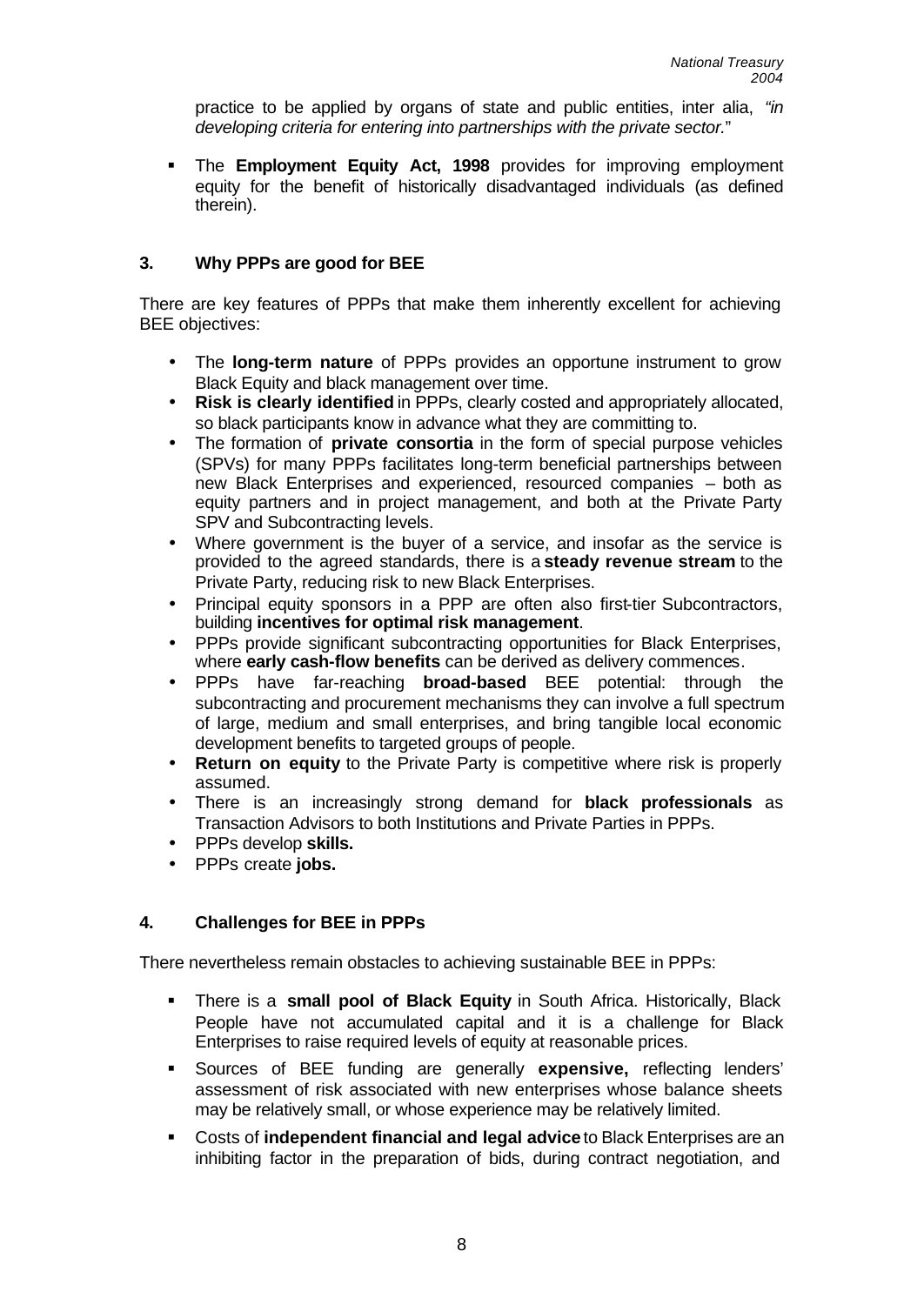during start-up, often leaving black partners in a consortium vulnerable to concluding disadvantageous arrangements.

- **There is limited black experience and skill in PPPs, resulting in an uneven** playing field in relation to partners that are established companies.
- ß Established companies in the consortia often become obliged to provide **sponsor security** for the committed BEE capital and to guarantee performance of the black partners, contributing further to the uneven playing field for consortium members.
- **Dividend distributions** typically do not occur in the earlier years of a PPP, which is hard for new Black Enterprises participating as shareholders in the Private Party.
- **FILT There are few experienced black South African PPP Transaction Advisors.**

It is in recognition of both the value in PPPs for sustainable BEE, and the challenges, that this *Code for BEE in PPPs* has been devised.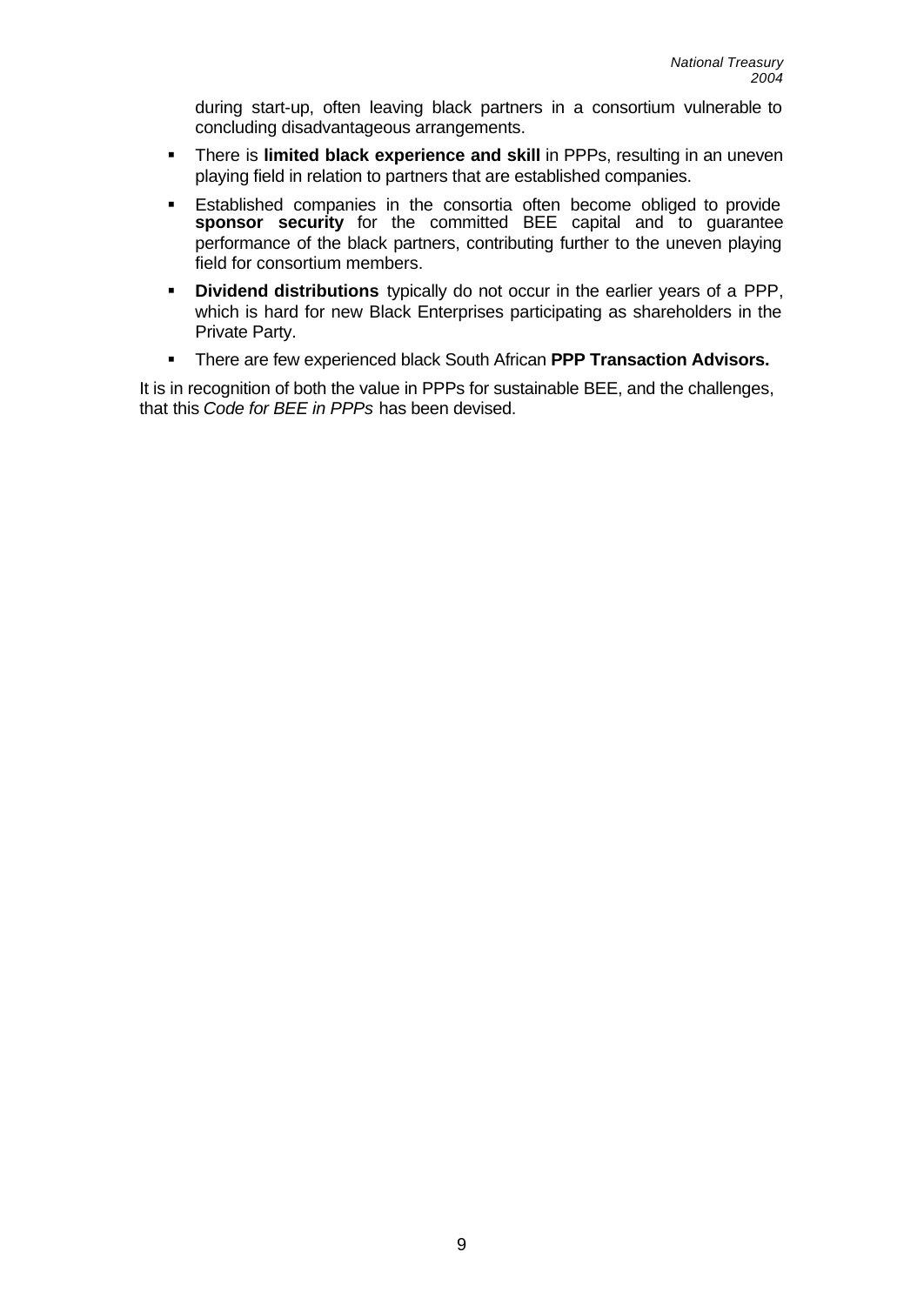#### **PART II**

#### **How to apply BEE PPP policy in the typical structure of a PPP**

Many PPP projects are structured in the manner depicted below. The illustration shows where PPP BEE policy should be effected in all PPP Agreements. If alternative or simpler PPP structures are developed, they should seek to achieve an equivalent BEE effect. While PPP projects differ, and the BEE elements identified are not exhaustive, at least **the elements listed as A1- 4, B1- 4, C1- 7 and D should be appropriately incorporated in the structure of PPP projects undertaken in terms of Treasury Regulation 16 to the PFMA.** The remainder of **Part II** elaborates on each **PPP BEE element.**

Indicative targets for each element are given where appropriate. Targets for a project should always be determined during the Feasibility Study phase, in recognition of the capacity of Black Enterprises in the sector, the implementation of sectoral transformation charters, and, where appropriate, may be structured to attain stronger BEE outcomes over the project term.

The identified elements and their indicative targets are summarised in the *PPP BEE Balanced Scorecard* in **Part IV**.

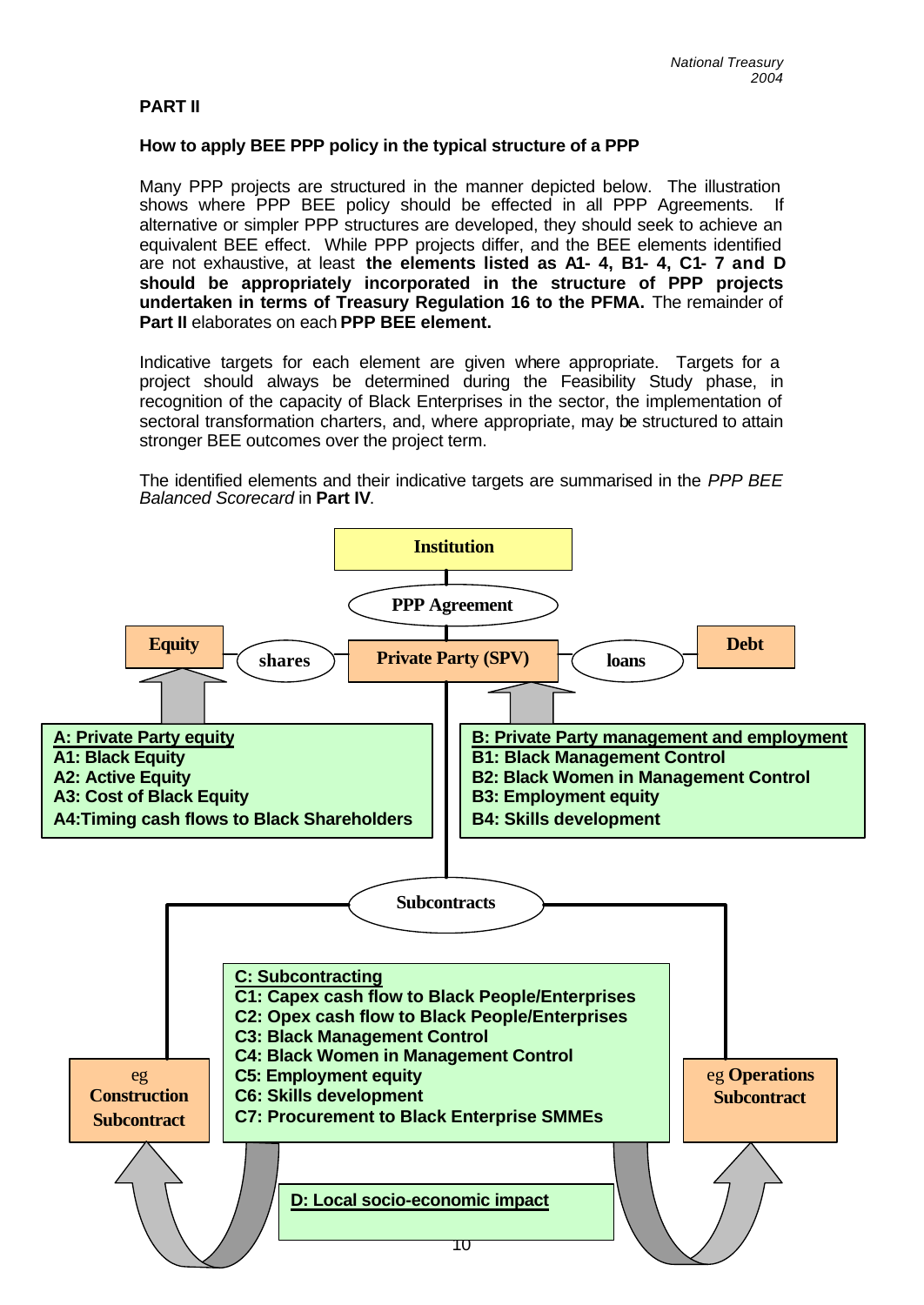#### **A. Private Party equity**

Substantial increases in black ownership of new enterprises is a central policy objective of government's *BBBEE Strategy*. PPPs offer a real opportunity to grow new black ownership in long-term sustainable businesses.

Four specific elements of Private Party equity are identified for ensuring that this part of the *BBBEE Strategy* is captured in a sustainable way in PPPs:

- A1: the percentage of Black Equity in the Private Party;
- **A2:** the percentage of Active Equity;
- **A3:** the cost of Black Equity; and
- **A4:** the timing of project cash flows to Black Shareholders.

#### **A1. Black Equity in the Private Party**

BEE must be reflected in the percentage of Black Equity in the Private Party SPV. The actual percentage set will vary from project to project. Many PPP projects will be able to attain a 'high' Black Equity threshold from the outset. However, due to the scale of funding required in some large PPP projects, or by virtue of the sector, it may be necessary to start out at an initially 'lower' Black Equity threshold, with milestones to grow the percentage over the project term.

There will be a lock-in provision for a specified period, to contractually bind the agreed percentages and conditions of Black Equity, requiring the Private Party not to effect changes in its capital structure that will dilute Black Equity during this period.

The Black Equity commitment sought by the Institution must be costed in its Feasibility Study models, presented to the private sector in the bid documentation, identifiable in the financial models presented by bidders, demonstrated in the Private Party's shareholders' agreement, and committed in the PPP Agreement. The source/s of the committed Black Equity must be substantiated by bidders and verified by the Institutions during bid evaluation.

|                                              | <b>PPP</b> indicative target |
|----------------------------------------------|------------------------------|
| <b>A1: Black Equity in the Private Party</b> | 40%                          |

#### **A2. Active Equity**

In keeping with government's intention that black ownership should have a broadbased impact, be sustainable and active, and grow over time, Black People and Black Enterprises should not be only passive shareholders ('pure investment' equity) in PPPs, but should take responsibility and operational risk in the project and secure direct benefits in management. This Active Equity may be achieved in a variety of ways, determined on a project by project basis, but must show Black People and/or Black Enterprises participating directly in the day-to-day management and operations of the project, either in the Private Party only, or in the Subcontractors only or in a combination of Private Party and Subcontractors. Passive equity would normally have no role in day-to-day management and operations, but would involve representation on the Private Party board.

|                          | <b>PPP</b> indicative target |  |
|--------------------------|------------------------------|--|
| <b>A2:</b> Active Equity | 55% of A1                    |  |

#### **A3. Cost of Black Equity**

Black People and Black Enterprises wishing to participate as shareholders in Private Parties to PPP Agreements often find it difficult and expensive to raise the capital necessary to purchase shares. Funding for Black Equity is thus commonly raised through loans. These either take the form of shareholder loans, based on the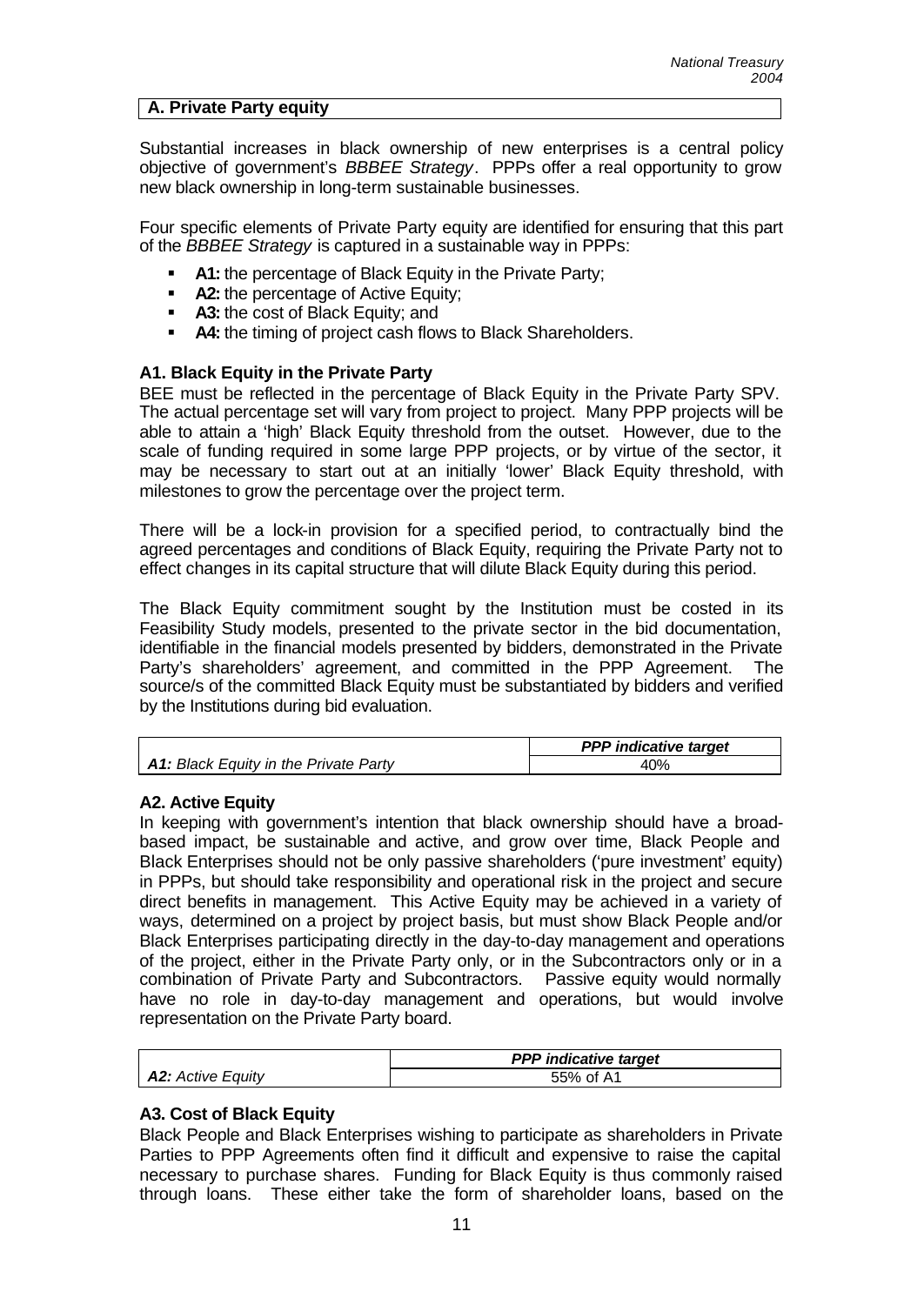strength of the project cash flow, or take the form of loans to the Black Enterprises, based on their company balance sheets. Over time, growing Black Enterprises will have an increasing option to invest their own funds as they build a capital base.

The price of equity in a PPP deal has an impact not only on the potential returns for shareholders, but also on the cost of the project to government. For the purpose of evaluating value for money in the financial component of the PPP, the cost of BEE equity must therefore be clearly shown as a separate component of the Institutions' Feasibility Study models (see **Part III**), and in the financial offers presented by bidders.

Due to the difficulty of placing a value on Black Equity that is not funded through borrowing, points will not be awarded under the BEE component of the PPP bid evaluation for the assumed value of the Black Equity in the SPV. However, the overall cost of equity in the deal will have a direct bearing on the Institution's valuefor-money assessment of the bidders' financial offers, and will be evaluated accordingly.

Government is committed to facilitating the establishment of a PPP BEE equity facility with dedicated advisory services to black bidders, to help address this constraint, amongst others (see **Part V**).

### **A4. Timing of project cash flows to Black Shareholders**

In typical PPP funding structures, operating expenditure and debt service take first call on project cash flows, and shareholders are the last in line to receive returns on their investment. This has an obviously debilitating effect for new Black Enterprises, which in such arrangements have capital tied for the long haul and cannot expect dividends until late in the project term.

The challenge to advisors, sponsors, banks and the Black Enterprises in PPPs is to find innovative ways of unlocking value in project cash flow, particularly in structuring early cash flows for Black Shareholders. How this is to be achieved will not be prescribed, but bids should show how their funding structures effectively unlock value for Black Shareholders early and throughout the project term. Bidders' proposals on this element must be clearly demonstrated in their financial models and reflected in their shareholders' agreements. The commitment agreed between the parties will become a contractual obligation in the PPP Agreement.

#### **B. Private Party management and employment**

The *BBBEE Strategy* identifies further BEE objectives to increase the number of Black People in executive and senior management of enterprises and the number of black-engendered enterprises, and to increase income levels of Black People, and reduce income inequalities. Human resource development and employment equity are also targeted elements. All PPP Agreements will bind the Private Party to minimum commitments in these matters.

Four specific elements of the Private Party's management and employment regimes are therefore identified to enable PPPs to meet these objectives in a meaningful and sustained way:

- **B1:** the percentage of Black People in Management Control in the Private Party;
- **B2:** the percentage of Black Women in Management Control in the Private Party;
- ß **B3:** compliance with the provisions of the Employment Equity Act, 1998 by the Private Party; and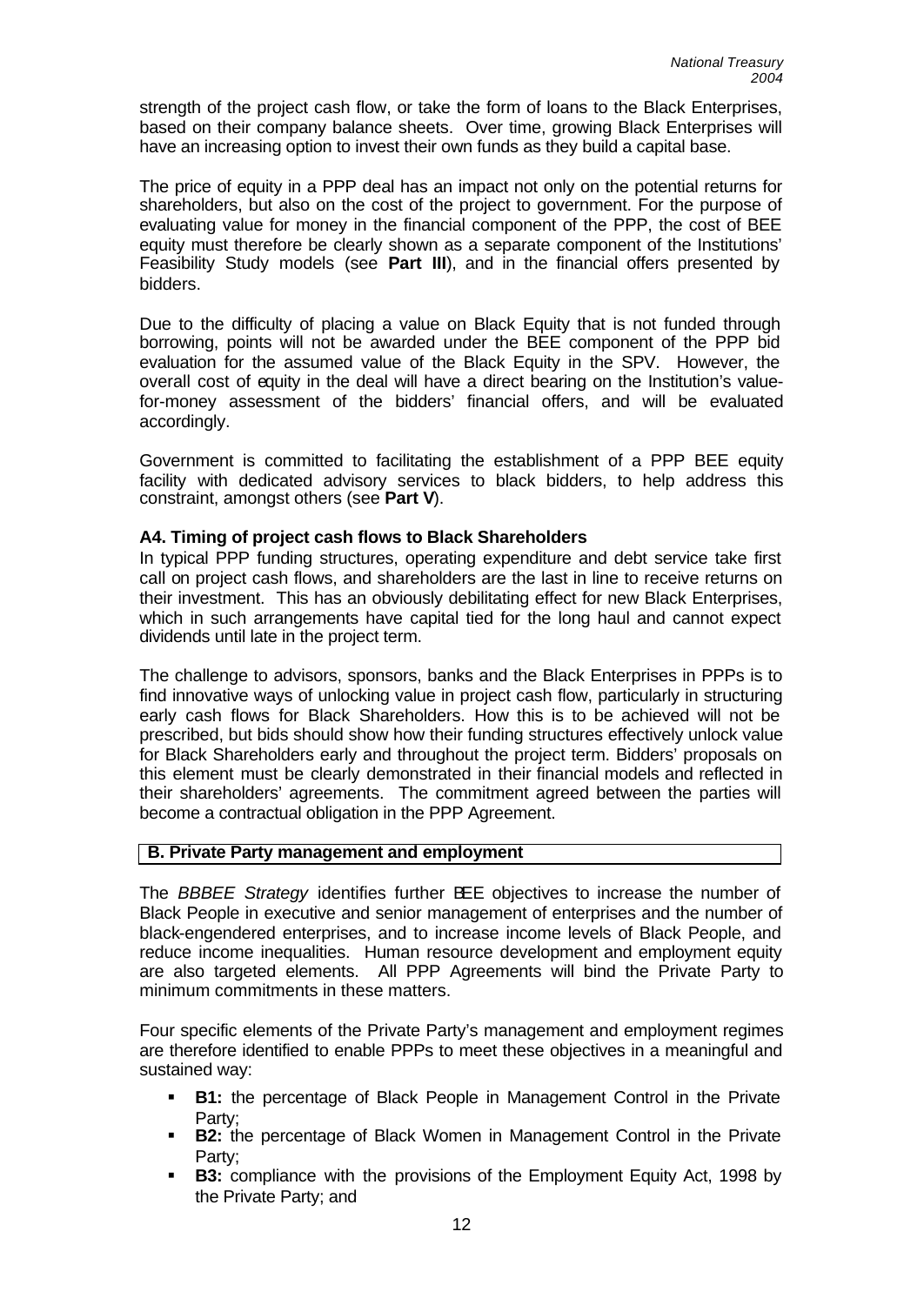**B4:** skills development expenditure as a proportion of Private Party payroll.

### **B1. Black Management Control in the Private Party**

The percentage of Management Control by Black People in the Private Party SPV should be at least commensurate with the Black Equity (passive and active) in the SPV. An initial percentage may be designed to grow by milestones over the project term.

|                                                          | <b>PPP</b> indicative target |
|----------------------------------------------------------|------------------------------|
| <b>B1:</b> Black Management Control in the Private Party | Commensurate with A1 and A2  |

#### **B2. Black Women in Management Control in the Private Party**

The percentage of Black Women in Management Control in the Private Party must be targeted and committed appropriately. An initial percentage may be designed to grow by milestones over the project term.

|                                                                   | <b>PPP</b> indicative target |
|-------------------------------------------------------------------|------------------------------|
| <b>B2:</b> Black Women in Management Control in the Private Party | 15% of B1                    |

### **B3. Employment Equity in the Private Party**

The Private Party must be in compliance with the Employment Equity Act, 1998, and produce a comprehensive employment equity plan as part of its bid.

|                                   | <b>PPP</b> indicative target |
|-----------------------------------|------------------------------|
| <b>B3:</b> Employment Equity plan | Compliance with law          |

### **B4. Skills development in the Private Party**

Bidders must present a clear skills development plan and targets for the Private Party's managers and employees, and must commit a minimum percentage of their payroll for expenditure on meeting these targets each year of the project. This sum is additional to the skills development levy prescribed by the Skills Development Levies Act, 1999, and must be applied to the skills development of staff employed in the PPP itself. $^6$ 

|                                                        | <b>PPP</b> indicative target |
|--------------------------------------------------------|------------------------------|
| <b>B4:</b> Percentage of payroll on skills development |                              |

#### **C. Subcontracting**

l

Significant opportunities for BEE reside in the Subcontracting arrangements of a typical PPP structure, where cash-flow benefits, ownership, management, women, employment equity, skills development, and procurement commitments can all be targeted for strong BEE results. If appropriate, initial target percentages may grow by milestones over the project term. While Institutions may adjust these elements on a project-by-project basis, their broad-based effect should be achieved in all PPP projects.

Although elements C1 and C2 are not prescriptive about how the participation is to be structured, the extent of such participation must be measurable as a percentage

<sup>6</sup> Depending on the Institution's objectives for element **D** (local socio-economic impact), it may agree that if the Private Party is able to achieve is annual skills development targets without spending the minimum sum, the costs savings will be applied by the Private Party to the agreed local socioeconomic targets or on new skills development targets.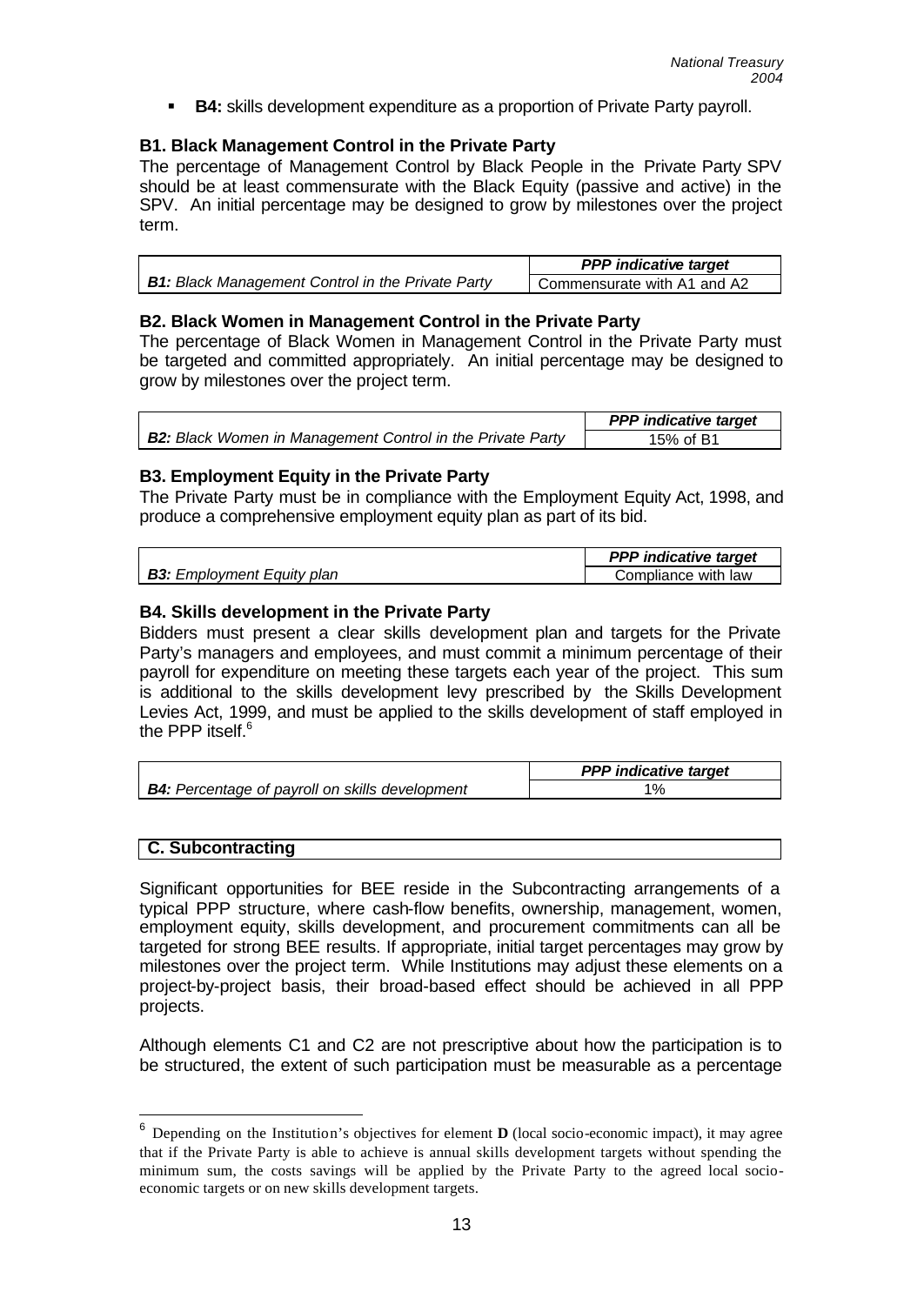participation in the total capital expenditure cash flows and operating expenditure cash flows to the Subcontractors.

Six specific elements of the PPP Subcontracting arrangements are identified in this *Code for BEE in PPPs* for ensuring broad-based and sustainable BEE in PPPs. All commitments will be binding obligations in the PPP Agreement.

| <b>C: Sub-contracting</b>                                                                                                                                                                     | <b>PPP indicative target</b> |
|-----------------------------------------------------------------------------------------------------------------------------------------------------------------------------------------------|------------------------------|
| C1: Percentage participation by Black People and/or<br>Black Enterprises in the capital expenditure forecast<br>to be incurred by the Private Party under the<br>Subcontracts <sup>7</sup>    | 30%                          |
|                                                                                                                                                                                               |                              |
| C2: Percentage participation by Black People and/or<br>Black Enterprises in the operating expenditure<br>forecast to be incurred by the Private Party under the<br>Subcontracts. <sup>8</sup> | 30%                          |
|                                                                                                                                                                                               |                              |
| C3: Percentage of Black Management Control in the<br><b>Subcontractors</b>                                                                                                                    | 25%                          |
|                                                                                                                                                                                               |                              |
| C4: Percentage of Black Women in Management<br>Control in the Subcontractors                                                                                                                  | 15% of C3                    |
|                                                                                                                                                                                               |                              |
| C5: Employment equity plans of the Subcontractor                                                                                                                                              | Compliance with law          |
|                                                                                                                                                                                               |                              |
| C6: Percentage of Subcontractors' payrolls to be<br>spent on skills development per annum <sup>®</sup>                                                                                        | 1%                           |
|                                                                                                                                                                                               |                              |
| C7: Percentage of procurement budget committed by<br>the Subcontractors to Black Enterprise SMMEs                                                                                             | 30%                          |

## **D. Local socio-economic impact**

l

PPP projects must be seen, and tangibly experienced, as directly beneficial to the people in whose neighbourhoods they operate. Every PPP must therefore be designed, and proactively seek, to produce positive local socio-economic impact in any way that is appropriate to the project and its location. This must be done taking cognisance of relevant Integrated Development Plans. The targets that may be set in this element need not be limited only to Black People or Black Enterprises, but in targeting local communities must directly benefit the poor and the marginalised, and must effect local socio-economic upliftment.

This final set of PPP BEE elements must be: determined by the Institution on a project by project basis during the Feasibility Study phase; communicated with

 $^7$  This participation may involve, amongst other things, a direct equity participation by Black People and/or Black Enterprises in the Construction Subcontractor, or the assignment of a percentage of the entire capital expenditure subcontract value to Black People and/or Black Enterprises and/or a combination of these.

 $8$  This participation may involve, amongst other things, a direct equity participation by Black People and/or Black Enterprises in the Operations Subcontractor, or the assignment of a percentage of the entire operating expenditure subcontract value to Black People and/or Black Enterprises and/or a combination of these.

 $9$  This minimum sum is additional to the skills development levy prescribed by the Skills Development Levies Act, 1999 and is to be applied to the skills development of staff employed in the PPP project itself.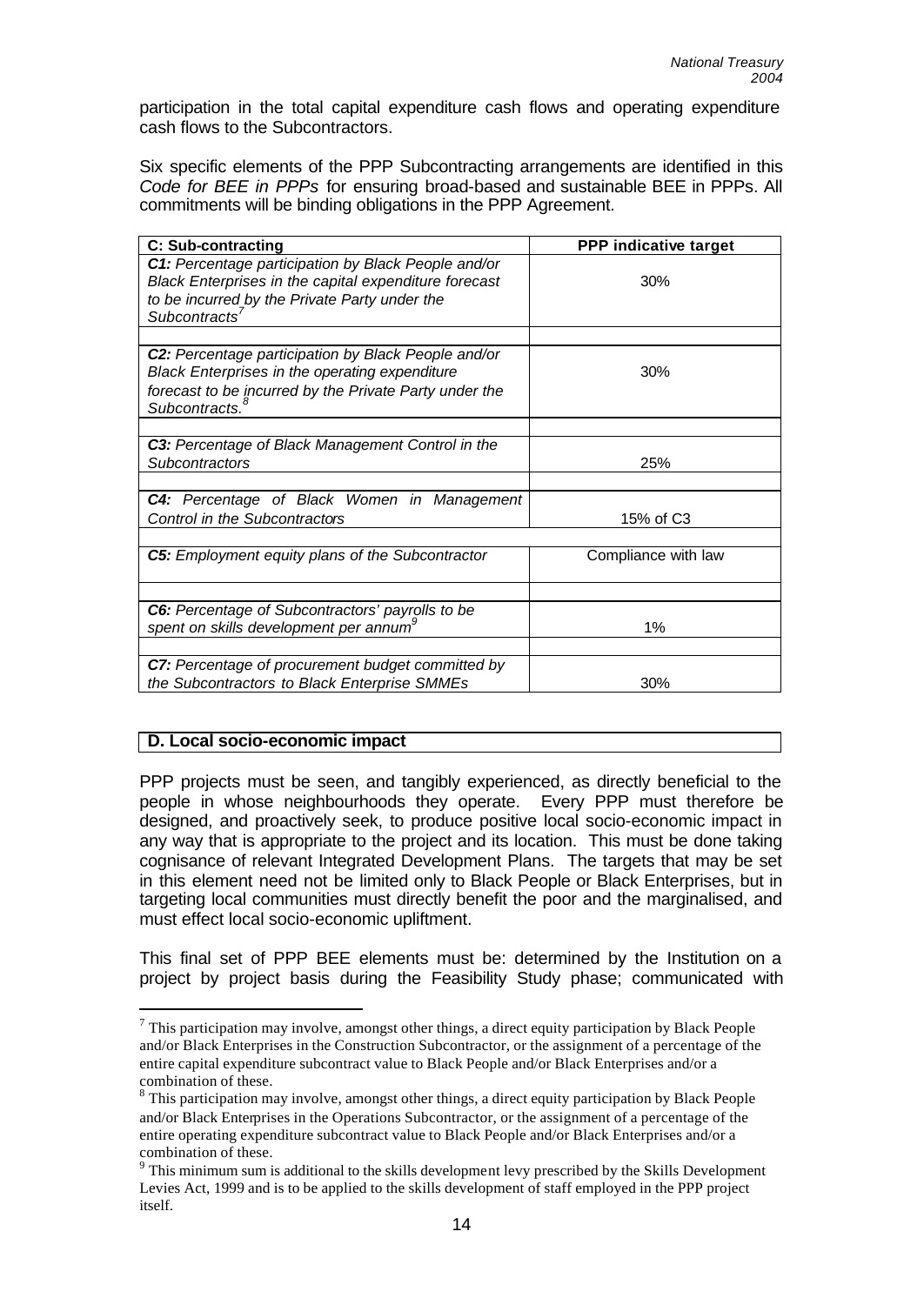bidders during procurement; proposed by bidders in their plans, with costs reflected in their financial models; negotiated with the preferred bidder; and committed in the PPP Agreement.

Listed below is an indication of beneficial local socio-economic impacts that may be targeted under PPP element D, any of which may be qualifications to BEE elements A, B or C:

- involvement of, and direct benefits to, non-governmental organisations, religious institutions, civics, clinics, child-care centres, and the like;
- employment preference for youth in a targeted geographic area;
- employment targets for disabled people;
- employment preferences for women;
- preference for contracting with SMMEs as suppliers of materials and/or services in a targeted geographic area;
- initiatives that will support HIV and Aids education; and
- other local socio-economic impacts appropriate to the project and its location.

Such elements may be itemised individually or, on larger projects, incorporated under a requirement that the Private Party devise and implement an innovative and effective social responsibility programme as part of its operations.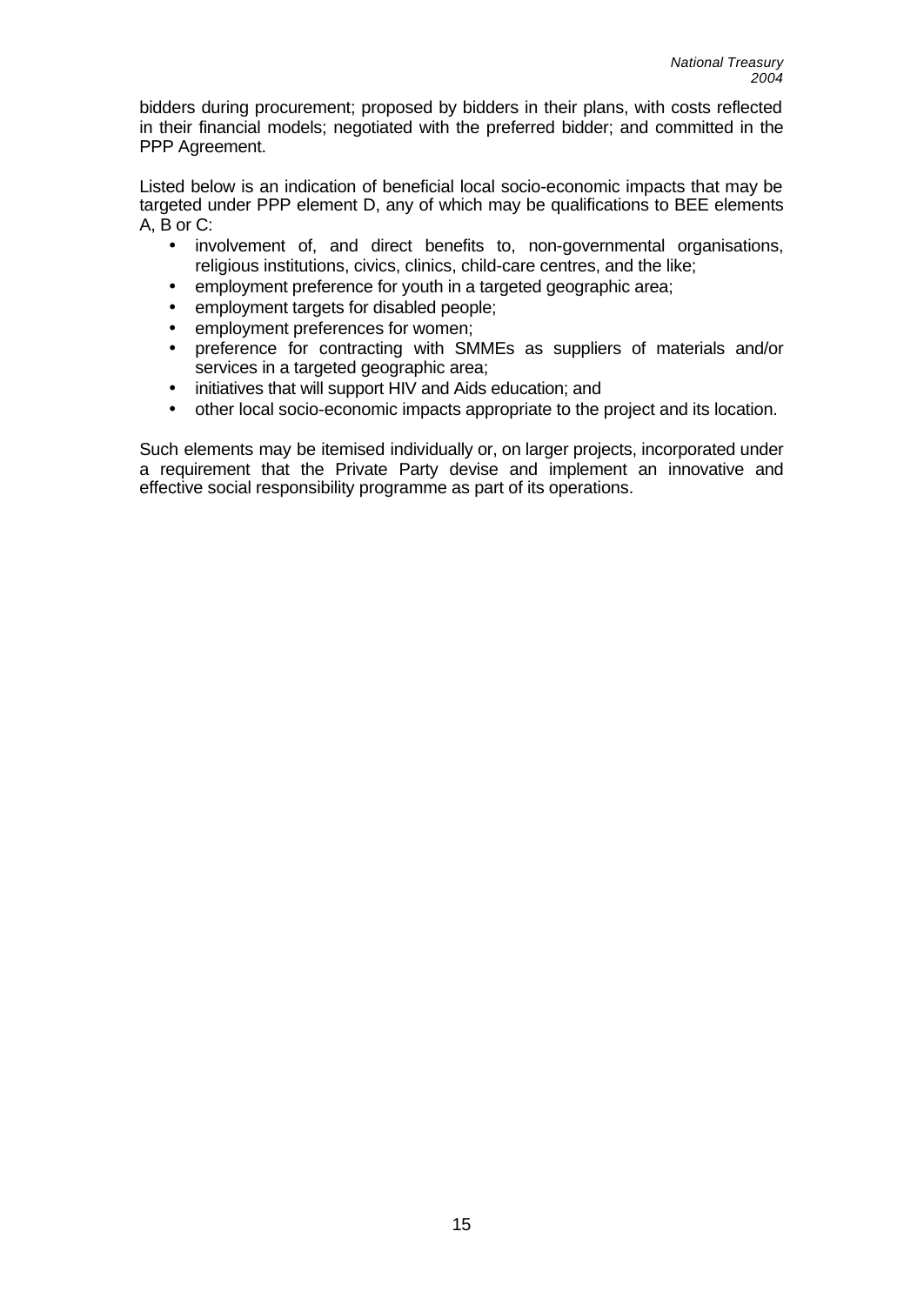### **PART III**

l

## **How to apply BEE PPP policy at each phase of the PPP project cycle<sup>10</sup>**

PPP BEE policy objectives will be pursued at every phase of the PPP project cycle, namely:

- appointment of a Transaction Advisor by the Institution;
- Feasibility Study for Treasury Approval I;
- PPP procurement, including:
	- bid documentation preparation for Treasury Approval IIA,
	- PPP procurement and value-for-money report on the preferred bid, for Treasury Approval IIB,
	- **•** negotiations with the preferred bidder, and
	- **FI** Treasury Approval III for the final terms of the PPP Agreement and the Institution's plan for managing the PPP Agreement;
- managing the PPP Agreement.

Set out below is the approach to be adopted in each phase to ensure that PPP BEE policy objectives are appropriately achieved in every PPP project undertaken in terms of Treasury Regulation 16 to the PFMA.

### **1. Appointment of the Institution's Transaction Advisor<sup>11</sup>**

The Institution's Transaction Advisor is a consortium of professionals with appropriate skills and experience to assist the Institution with the preparation and conclusion of a PPP Agreement. The Transaction Advisor is a key player in the success of a PPP.

While at present there are few black PPP Transaction Advisors, it is government's intention:

- to be represented in its PPP transactions by teams of skilled and experienced professional financial, legal and technical advisors who generally reflect South Africa's diverse population;
- to be confident that its Transaction Advisor thoroughly knows, supports and will seek to optimise the *Code for BEE in PPPs* in the PPP project*;* and
- to proactively grow the number of Black People and Black Enterprises participating as professional advisors in PPP transactions.

The Transaction Advisor is hired by the Institution through an open and competitive bidding process, after the registration of the PPP project with the relevant treasury. The selection is made on a combination of technical, BEE and price considerations. A two-envelope system is used, and threshold scores are set for both the technical and BEE elements. Only those bids that meet or better the technical **and** BEE thresholds are considered in respect of their price. The Transaction Advisor contracts with the Institution through a lead Transaction Advisor company, and all other members of the consortium participate either through subcontracts with the lead company or via a joint venture arrangement.

In compliance with the PPPFA, the BEE component of a Transaction Advisor bid will constitute **10% of the bid evaluation weighting**<sup>12</sup>, with the price and technical

<sup>10</sup> Detailed modules on each of these phases is provided in the *National Treasury's PPP Manual.*

<sup>11</sup> Refer to the *National Treasury's PPP Manual***: Module 3: PPP Inception.**

 $12$  In terms of the PPPFA, a maximum of 10% of bid evaluation weighting goes to BEE considerations if the price of the contract is above R500 000. If price is below R500 000, the BEE weighting is 20%. Most PPP transaction advisor costs will be above R500 000.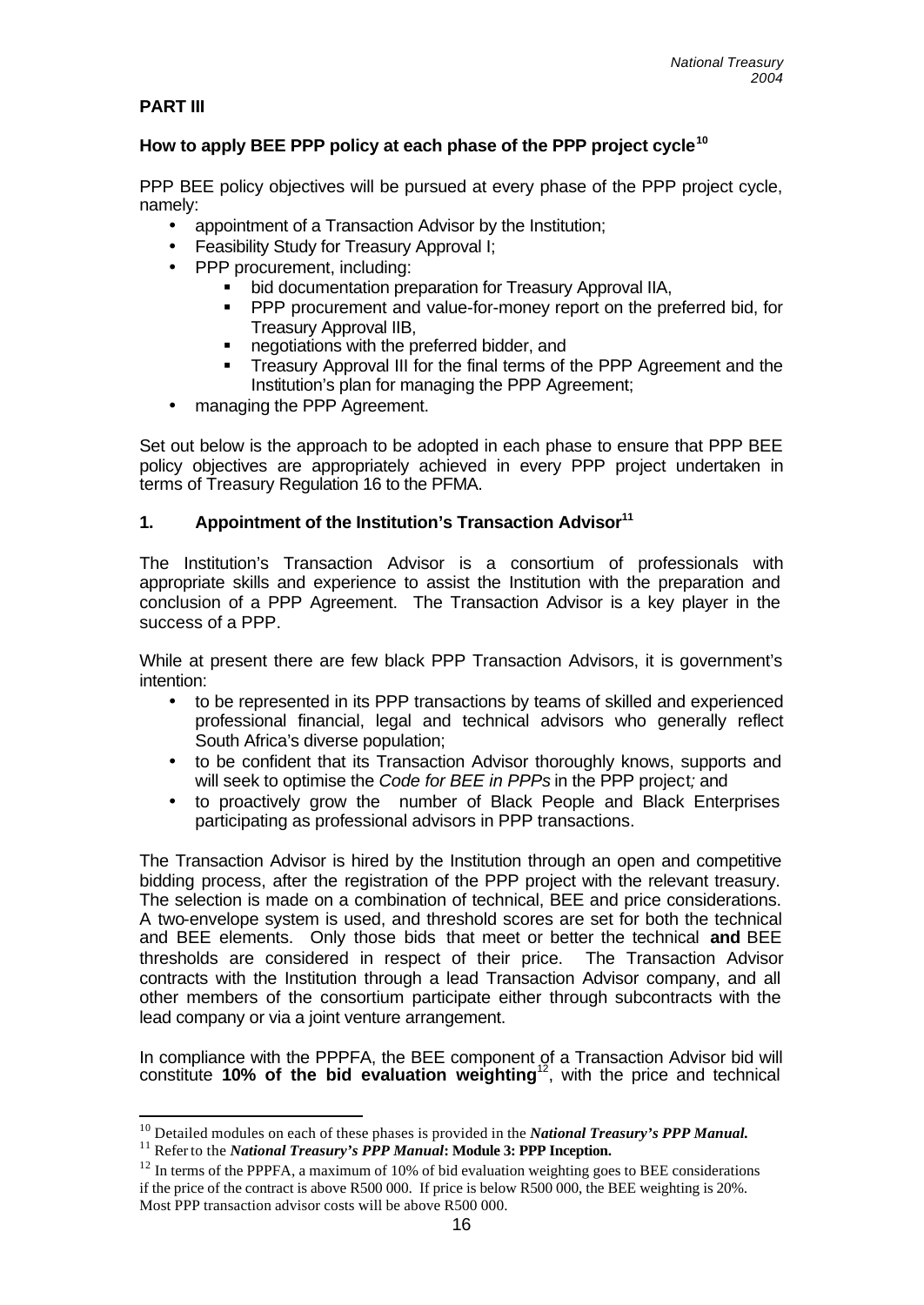elements constituting the remaining 90%. A minimum threshold of 60% of the total BEE points will be set. If a Transaction Advisor bid fails to pass this BEE threshold, it should not be evaluated further.

Set out below is the balanced scorecard, containing four sub-elements to the BEE element of the Transaction Advisor bid evaluation, making up 100 points, 60 of which constitute the minimum threshold. The technical and price elements are each also scored out of 100 points. The BEE score achieved (if it meets or betters the minimum threshold) by each bidder will be calculated into the bidder's overall score, using the following formula:

#### **a\*(technical score/100) + b\*(BEE score/100) + c\*(price score/100) = d**

*where:* 

l

**a** is the weighting for technical (either 50% or 70%) $^{13}$ ,

**b** is the weighting for BEE  $(10\%)^{14}$ ,

**c** is the weighting for price (either 20% or 40%)<sup>15</sup>, and

**d** is the total score achieved by the bidder.

|                | <b>Transaction Advisor bid</b><br>evaluation BEE elements                                                                                                                                                     | <b>Maximum</b><br>score | <b>Scoring criteria</b>                                                                                                                                                      | Weighting | <b>Points</b><br>total |
|----------------|---------------------------------------------------------------------------------------------------------------------------------------------------------------------------------------------------------------|-------------------------|------------------------------------------------------------------------------------------------------------------------------------------------------------------------------|-----------|------------------------|
| $\mathbf{1}$   | The percentage of Black<br>People playing leading<br>professional roles in the<br><b>Transaction Advisor</b><br>consortium                                                                                    | 5                       | $25\% - 35\% = 3$<br>$>35\% = 5$                                                                                                                                             | 6         | 30                     |
| $\overline{2}$ | The percentage of black<br>equity in the Transaction<br>Advisor consortium                                                                                                                                    | 5                       | $25\% - 35\% = 3$<br>$>35\% = 5$                                                                                                                                             | 6         | 30                     |
| 3              | A credible plan for<br>structuring effective BEE<br>for the PPP, with<br>necessary skill and<br>experience in the team                                                                                        | 5                       | Poor plan, poor<br>skill & experience<br>$= 1$ or 2<br>Incomplete plan,<br>limited skill &<br>experience<br>$= 2$ or 3<br>Credible plan,<br>skill & experience<br>$= 4$ or 5 | 4         | 20                     |
| 4              | A credible plan for skills<br>transfer within the<br>consortium to directly<br>benefit Black professionals<br>inexperienced in PPPs<br>(may specify targeting of<br>Black People within a<br>geographic area) | 5                       | Poor plan<br>$= 1$ or 2<br>Incomplete plan<br>$= 2$ or 3<br>Credible plan<br>$= 4$ or 5                                                                                      | 4         | 20                     |
|                | <b>Total points</b>                                                                                                                                                                                           |                         |                                                                                                                                                                              |           | 100                    |
|                | <b>Minimum threshold</b>                                                                                                                                                                                      |                         |                                                                                                                                                                              |           | 60                     |

<sup>&</sup>lt;sup>13</sup> The alternative technical and price weightings (together making up 90%) vary depending on whether the fees budget is declared or not declared by the Institution. For further detailed guidance, refer to *National Treasury's PPP Manual***: Module 3: PPP Inception.**

<sup>&</sup>lt;sup>14</sup> 10% is the maximum weighting allowed in terms of the PPPFA for BEE elements in a contract valued above R500 000.

<sup>&</sup>lt;sup>15</sup> The calculation of price points will be done using the prescribed price formula set in the regulations to the PPPFA. For further detailed guidance, refer to *National Treasury's PPP Manual:* **Module 3: PPP Inception.**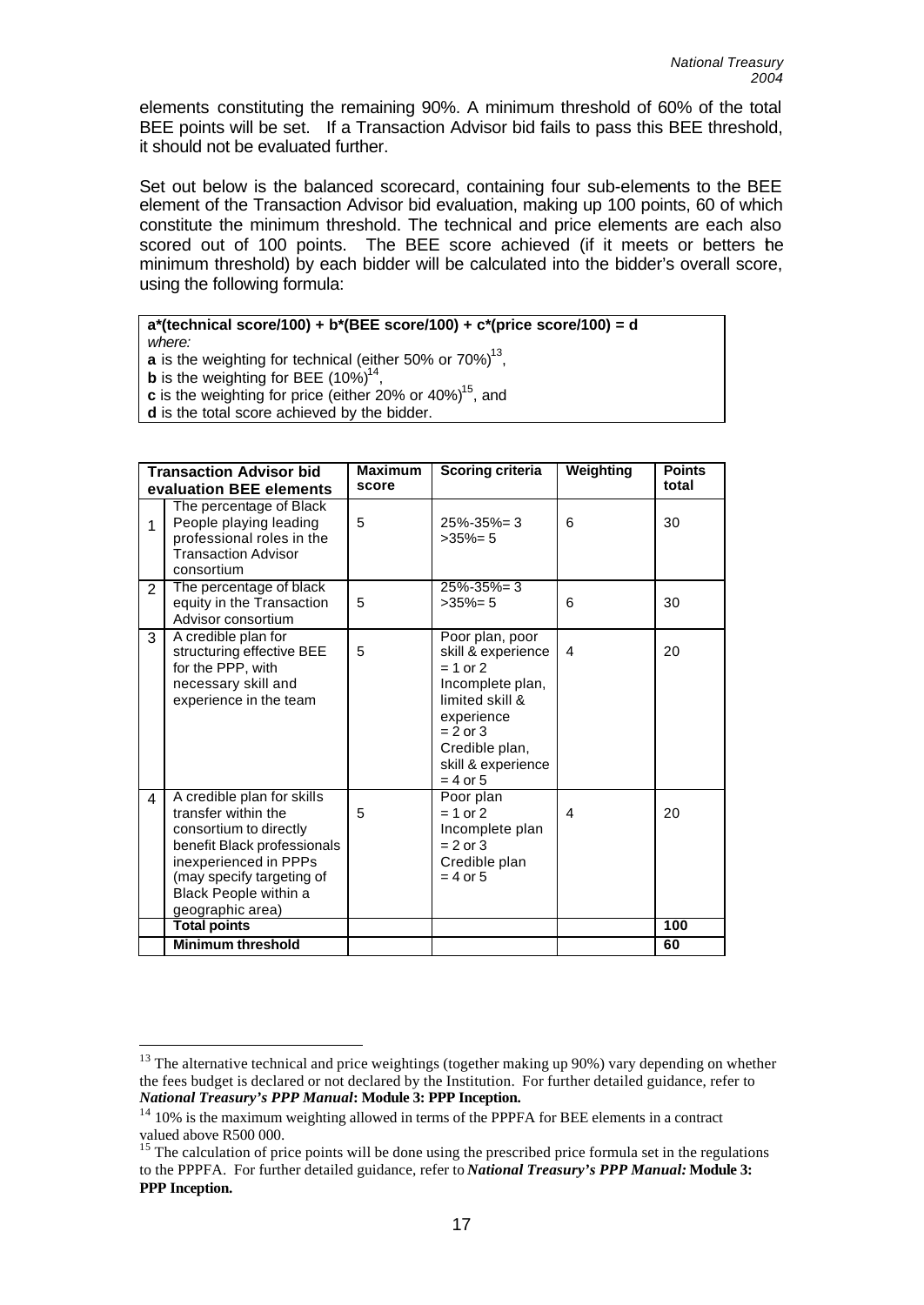The Transaction Advisor bids must therefore show

- ß how Black People are included in all professional aspects of the work (legal, financial and technical and at all phases of the PPP project cycle), and must specifically indicate those aspects where Black People are designated to play leading roles. Fronting of Black People for the purpose of winning contracts will not be tolerated and will lead to contract termination. Black People are therefore expected to perform the work they were assigned to, and the feesharing structure must reflect the actual work, risk and responsibility assumed by each of the team members. The cash flow earmarked for each member of the consortium must therefore also be shown in the price envelope, indicating how Black People will benefit;
- ß the percentage of Black Equity in the companies making up the Transaction Advisor consortium, with a weighted average calculated on the percentage of the work to be performed by each company<sup>16</sup>;
- ß that the member(s) of the consortium responsible for structuring BEE in the PPP can demonstrate how to apply the *Code for BEE in PPPs.* References should be provided to substantiate claims of skills and experience in structuring BEE in PPPs; and
- ß that the skills transfer plan allows the Institution to see success in this respect throughout the Transaction Advisor assignment. While the leading black professionals on the team are expected to be both skilled and experienced, the intention is to encourage the Transaction Advisor consortia to include black professionals who are inexperienced in PPPs, and who can learn on the job.

Government's commitment to achieving a growing number of skilled and experienced black PPP Transaction Advisors is reflected further in **Part V**.

## **2. PPP Feasibility Study<sup>17</sup>**

l

Each of the PPP BEE elements set out in Part II above and reflected in the *PPP BEE Balanced Scorecard* in Part IV must be taken into consideration by the Institution in the preparation of the Feasibility Study, in order to establish the BEE targets that can realistically be achieved in the project, and specifically to determine their impact on project affordability, value for money and risk.

Key stages of the Feasibility Study for BEE are summarised in the table below.<sup>18</sup> Importantly, the overall BEE analysis in the Feasibility Study must be sufficiently robust to enable the Institution to determine sound benchmarks for the BEE impact it can realistically expect to achieve, both by conventional means (as reflected in a public sector comparator (PSC) model using the PPPFA 90:10 formula and price premium on all procured goods and services) and in a possible PPP project (as reflected in a PPP reference model where the *PPP BEE Balanced Scorecard* targets are costed).

| Relevant stage of the<br><b>Feasibility Study</b> | <b>Brief description</b>                 | <b>BEE feasibility phase task</b>  |
|---------------------------------------------------|------------------------------------------|------------------------------------|
|                                                   |                                          |                                    |
| <b>Output specifications</b>                      | To clearly identify what the Institution | Draw up a list of BEE outputs that |

<sup>16</sup> For further guidance, refer to *National Treasury's PPP Manual:* **Module 3: PPP Inception**

<sup>17</sup> Refer to the *National Treasury's PPP Manual***: Module 4: PPP Feasibility Study.**

<sup>&</sup>lt;sup>18</sup> Not all stages of the Feasibility Study are shown in the table.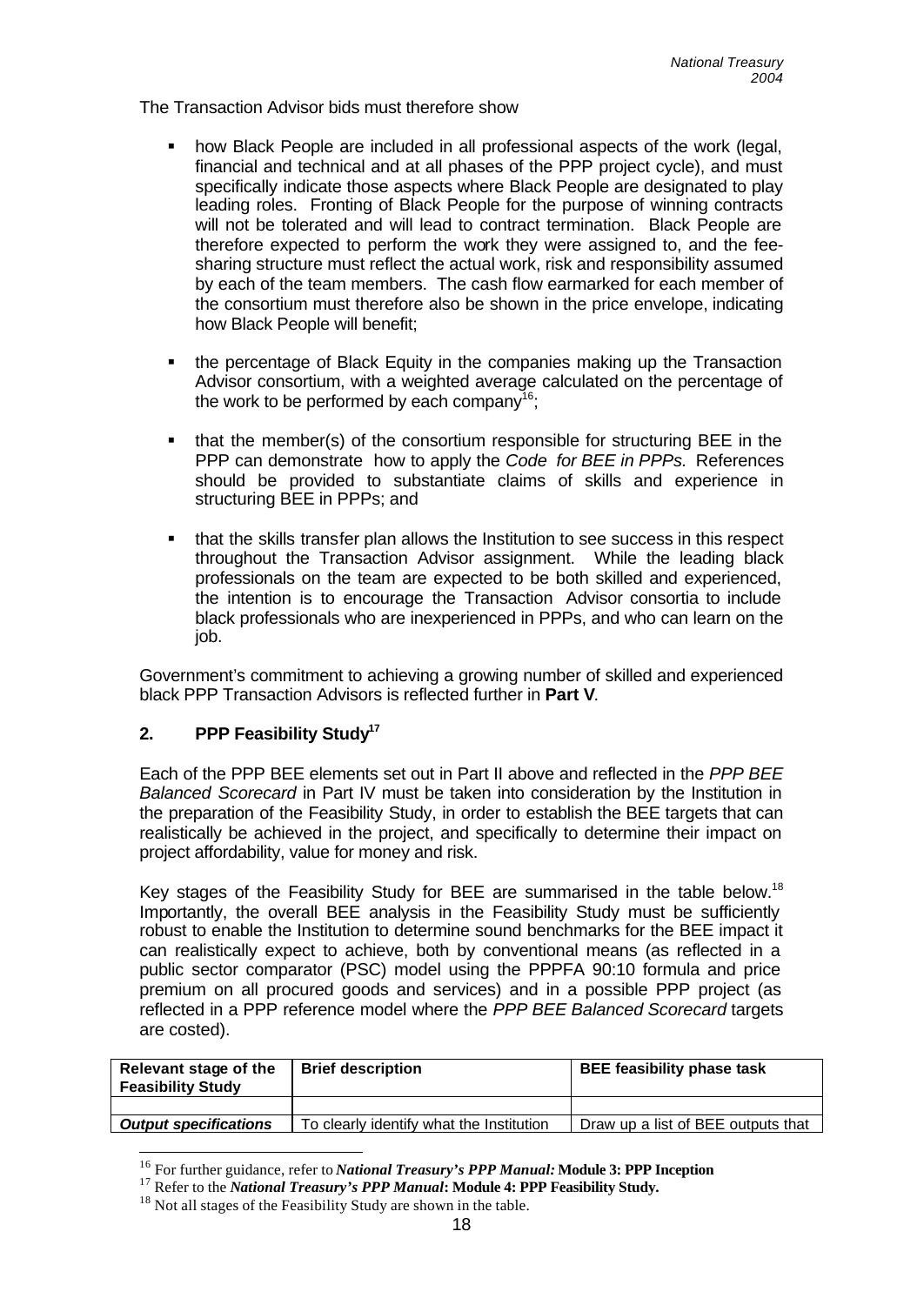|                                                                     | wants to deliver                                                                                                                                                                                                                  | the Institution wishes to achieve<br>in the project, using the PPP BEE<br><b>Balanced Scorecard as reference</b>                                                                                                                                                                                             |
|---------------------------------------------------------------------|-----------------------------------------------------------------------------------------------------------------------------------------------------------------------------------------------------------------------------------|--------------------------------------------------------------------------------------------------------------------------------------------------------------------------------------------------------------------------------------------------------------------------------------------------------------|
|                                                                     |                                                                                                                                                                                                                                   |                                                                                                                                                                                                                                                                                                              |
| <b>Solution Options</b><br><b>Analysis</b>                          | To identify the pros and cons of each<br>option that can meet the Institution's<br>needs and output specifications; to<br>examine the risks, benefits and<br>impacts for government of each; and<br>to select a preferred option. | Set out a preliminary view of the<br>impact of each option on the<br>intended BEE outputs, and<br>identify the possible BEE<br>outcomes of the preferred option                                                                                                                                              |
| <b>Due diligence</b>                                                | To undertake a due diligence<br>assessing all budgetary, institutional,<br>legal, regulatory, site, BEE and other<br>socio-economic factors that constrain<br>and/or enable the project                                           | Identify project-specific BEE<br>sectoral conditions: Black<br>Enterprise strength,<br>implementation of sectoral BEE<br>charters, local socio-economic<br>factors that could be addressed in<br>the project location, and any<br>constraining factors to the<br>achievement of the intended BEE<br>outputs. |
|                                                                     |                                                                                                                                                                                                                                   |                                                                                                                                                                                                                                                                                                              |
| reference model, both risk-adjusted.                                | If the preferred option can be procured through a PPP, the Institution must then establish<br>affordability, value for money and risk transfer. This entails constructing a PSC model, and a PPP                                  |                                                                                                                                                                                                                                                                                                              |
| <b>Risk identification</b>                                          | To identify all possible risks in the                                                                                                                                                                                             | Identify all possible BEE risks in                                                                                                                                                                                                                                                                           |
|                                                                     | construction and operation of the<br>project, the probability of each arising,<br>the value of each risk, and strategies<br>and costs of mitigation                                                                               | the project, probabilities of each<br>such risk arising, values for each,<br>and the strategies for and costs of<br>mitigation.                                                                                                                                                                              |
|                                                                     |                                                                                                                                                                                                                                   |                                                                                                                                                                                                                                                                                                              |
| <b>Public sector</b><br>comparator (PSC)                            | Life-cycle cost model of the output<br>specifications where the public sector<br>takes financing, construction and<br>operating risks.                                                                                            | Cost the achievement of the<br>project's identified BEE outputs if<br>it were procured conventionally,<br>namely calculate preferential<br>procurement as stipulated by the<br>PPPFA's 90:10 formula price<br>premium for procured goods and<br>services, and include in the<br>model.                       |
|                                                                     |                                                                                                                                                                                                                                   |                                                                                                                                                                                                                                                                                                              |
| PPP reference model                                                 | Life-cycle cost model of the same<br>output specifications where the<br>private sector takes substantial<br>financing, construction and operating<br>risk.                                                                        | Cost the achievement of the<br>project's identified BEE outputs<br>by calculating how the private<br>sector would cost each of the<br>BEE elements of a proposed PPP<br><b>BEE Balanced Scorecard for the</b><br>project in the PPP reference<br>model.                                                      |
|                                                                     | To test the resilience of the models to                                                                                                                                                                                           |                                                                                                                                                                                                                                                                                                              |
| <b>Sensitivity analysis</b>                                         | changes in assumptions and risk over<br>the project term.                                                                                                                                                                         | Test varying BEE targets for the<br>project, their costs and their<br>assumptions, to assess the<br>impact on affordability and value<br>for money                                                                                                                                                           |
|                                                                     |                                                                                                                                                                                                                                   |                                                                                                                                                                                                                                                                                                              |
| <b>Value-for-money test</b><br>and making the<br>procurement choice | To reach a justified conclusion<br>analysing the outcomes of the<br>modelling as to which procurement<br>route is both affordable and will<br>achieve optimal value for the                                                       | Analyse which procurement route<br>will best achieve the identified<br>BEE outputs for the project.                                                                                                                                                                                                          |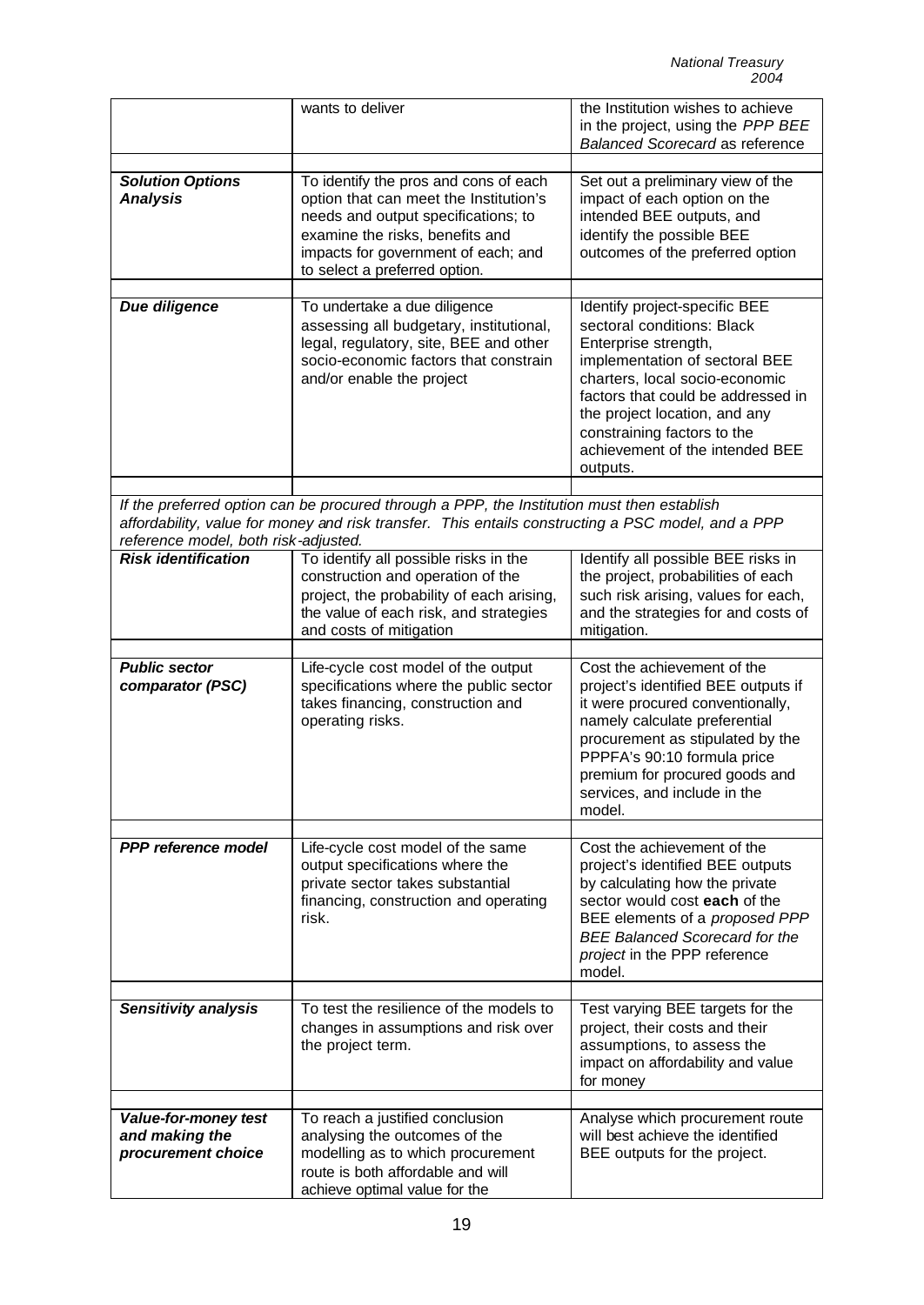|                                                                                              | Institution                         |                                  |  |  |  |
|----------------------------------------------------------------------------------------------|-------------------------------------|----------------------------------|--|--|--|
| If a PPP is the procurement choice, finalise the optimal proposed BEE Balanced Scorecard for |                                     |                                  |  |  |  |
| the project, with appropriate elements and targets.                                          |                                     |                                  |  |  |  |
| <b>Economic analysis</b>                                                                     | To establish the economic rationale | Identify the economic benefits   |  |  |  |
|                                                                                              | for the project, where required     | and opportunity cost to BEE of a |  |  |  |
|                                                                                              |                                     | 'no-project' scenario            |  |  |  |

In providing the BEE inputs for the Feasibility Study, the Institution should investigate and cost the following for each of the *PPP BEE Balanced Scorecard* elements:

| <b>PPP BEE element</b>                                                          | <b>Feasibility study considerations</b>                                       |  |  |
|---------------------------------------------------------------------------------|-------------------------------------------------------------------------------|--|--|
| A: Private Party equity                                                         | A: Assess realistic targets by establishing:                                  |  |  |
| A1: Black Equity                                                                | Possible Black Equity participants<br>$\bullet$                               |  |  |
| A2: Active Equity                                                               | Extent, possible sources, and projected<br>$\bullet$                          |  |  |
| A3: Cost of Black Equity                                                        | costs of Black Equity, impact of                                              |  |  |
| A4: Timing of project cash flows to Black                                       | assumptions on affordability and value                                        |  |  |
| Shareholders                                                                    | for money                                                                     |  |  |
| <b>B: Private Party management &amp; employment</b>                             | Effect of phased increase in Black<br>$\bullet$                               |  |  |
| <b>B1: Black Management Control</b>                                             | Equity on affordability and value for                                         |  |  |
| B2: Black Women in Management Control                                           | money                                                                         |  |  |
| B3: Employment equity                                                           | Effect on affordability and value for<br>$\bullet$                            |  |  |
| B4: Skills development                                                          | money of early cash flow to Black                                             |  |  |
|                                                                                 | Shareholders                                                                  |  |  |
|                                                                                 | Impact of sectoral BEE charters                                               |  |  |
| C: Sub-contracting                                                              | B: Assess targets in a sectoral analysis of:                                  |  |  |
| C1: Capital expenditure cash flow to Black                                      | Black management capacity<br>$\bullet$                                        |  |  |
| People and/or Black Enterprises                                                 | Black Women in management<br>٠                                                |  |  |
| C2: Operating expenditure cash flow to Black<br>People and/or Black enterprises | Employment equity track record<br>$\bullet$                                   |  |  |
| C3: Black Management Control                                                    | Skills shortfalls, existing initiatives to<br>$\bullet$                       |  |  |
| C4: Black Women in Management Control                                           | address these, training opportunities                                         |  |  |
| C5: Employment equity                                                           | Sources and costs of possible support                                         |  |  |
|                                                                                 | C: Assess realistic targets by establishing cost<br>and risk implications of: |  |  |
|                                                                                 | Number and capacity of existing Black<br>$\bullet$                            |  |  |
|                                                                                 | Enterprises in the relevant sectors                                           |  |  |
| C6: Skills development                                                          | Employment equity track record of<br>$\bullet$                                |  |  |
| C7: Procurement to Black Enterprise SMMEs                                       | enterprises in the relevant sectors                                           |  |  |
|                                                                                 | Range of Black Enterprise SMMEs in<br>$\bullet$                               |  |  |
|                                                                                 | the market for procurement                                                    |  |  |
|                                                                                 | opportunities, and nature, sources and                                        |  |  |
|                                                                                 | cost of support they may need                                                 |  |  |
| D: Local socio-economic impact                                                  | D: Cost all the local socio-economic targets                                  |  |  |
|                                                                                 | and assess impact on project affordability, value                             |  |  |
|                                                                                 | for money and risk assumption                                                 |  |  |
|                                                                                 |                                                                               |  |  |

The extent to which the Institution is able to produce a thorough and comprehensive Feasibility Study – resulting, *inter alia*, in the production of a proposed *PPP BEE Balanced Scorecard* appropriate for the project - will directly impact on its ability to produce sound bid documentation for a PPP, in which BEE targets are appropriately set for the maturity of the market in which the project takes place. Getting these targets right or wrong may significantly impact on the project's affordability and valuefor-money, and on the Private Party's willingness to assume risk – and will certainly impact directly on the sustainability of BEE in the deal. The Feasibility Study phase is therefore crucial to ensuring a sound BEE outcome in a PPP.

Government is willing to pay a certain premium for its BEE targets to be met. This is a cost of essential economic transformation, which is well understood. But a BEE premium is not prescribed for all PPPs. All cost items of a PPP, including any costs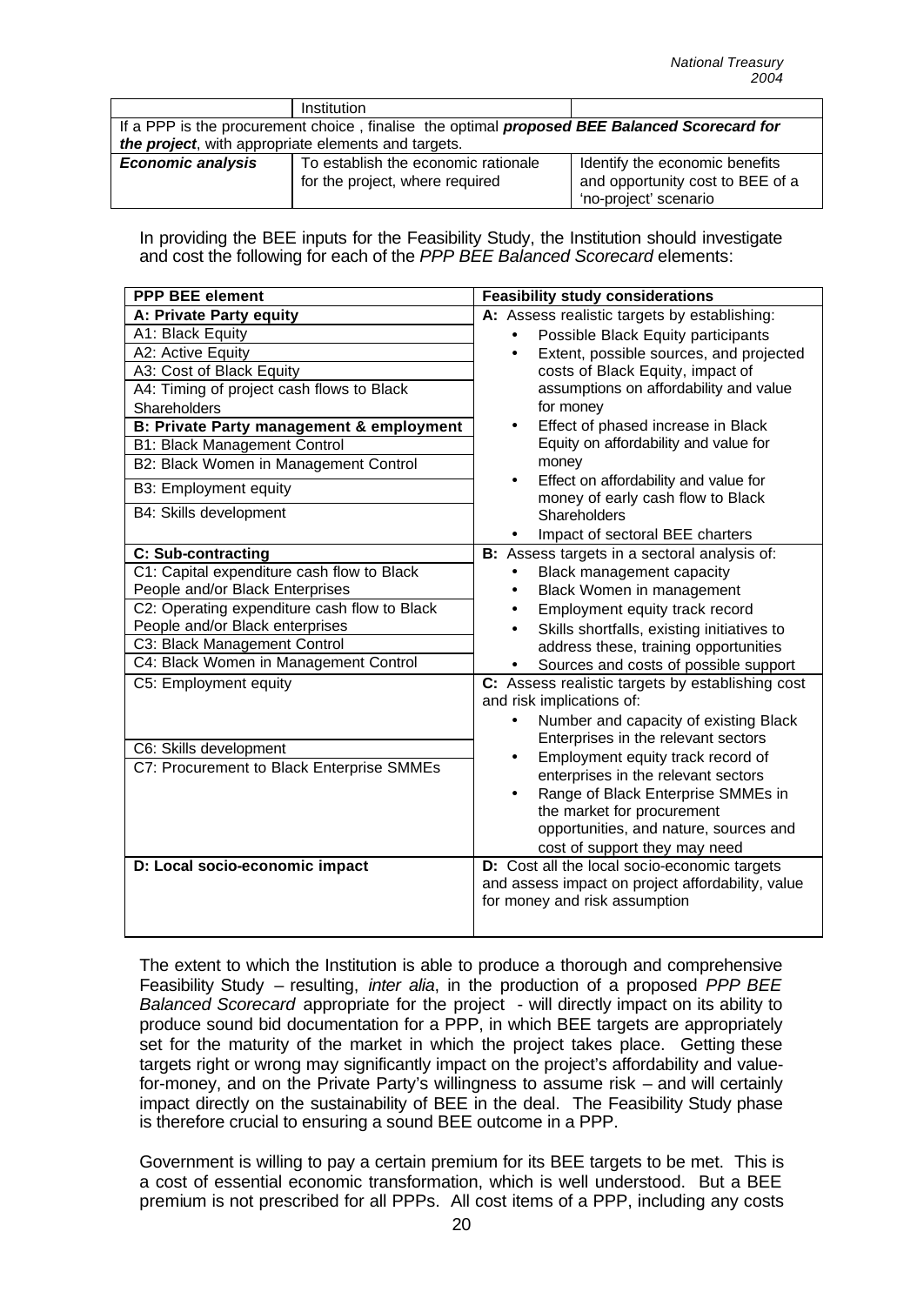associated with meeting BEE targets, have affordability constraints to the Institution concerned, and have value-for-money and risk considerations. The BEE targets established in the Feasibility Study must therefore be justified by the Institution, in value-for-money terms, and risk must be properly allocated in the achievement of all PPP BEE outcomes. In addition, PPP competition will drive innovation by private sector bidders, from which the Institution can expect to receive the best possible costing for achieving its intended BEE targets.

## **3. PPP procurement<sup>19</sup>**

The PPP procurement phase entails Treasury Approvals IIA, IIB, and III in terms of Treasury Regulation 16 to the PFMA. These three Treasury Approvals will, respectively, entail careful scrutiny of the BEE components of the bid documentation, the BEE component of the preferred bid, and the BEE obligations contained in the final proposed terms of the PPP Agreement and in the Institution's plan for managing the PPP Agreement.

No bid documentation (RFQ, RFP, draft PPP Agreement, Best and Final Offer RFPs) may be issued to the market without Treasury Approval IIA. Negotiations with the preferred bidder may not commence without Treasury Approval IIB for a value-formoney report. Signature of the PPP Agreement may only take place after Treasury Approval III.

Scrutiny of BEE terms during a PPP project's procurement phase will be benchmarked against:

- the *Code for BEE in PPPs*;
- ß *Standardised PPP Provisions;* and
- the *PPP BEE Balanced Scorecard for the project*.

The PPP project's BEE profile during the PPP procurement phase must be based on the *PPP BEE Balanced Scorecard for the project* developed during the Institution's Feasibility Study (as approved at Treasury Approval I) and will be adapted and refined as the procurement process unfolds.

The Institution should, at the outset of the procurement phase, ensure that specified members of its project team (from the Institution and its Transaction Advisor) are dedicated to managing the BEE component of the procurement process throughout. This is essential to ensure that BEE elements are not lost and that the BEE policy objectives of government are not unduly compromised through poor attention to detail.

## *RFQ stage*

The Request for Qualification (RFQ) stage is usually the first point at which there is formal project interaction with the market. It is imperative that all BEE elements and targets which the Institution intends for the project are communicated clearly with potential bidders at this early stage so that appropriate consortia can be formed and the necessary financing sourced. It is recommended that the proposed *PPP BEE Balanced Scorecard for the project*, developed during the Feasibility Study, be provided in the RFQ, allowing the bidding consortia to comment on the proposed BEE targets in their RFQ submissions. In some projects it may be appropriate to grow the BEE targets between the RFQ and RFP phases, but such an intention must be clearly communicated to bidders in the RFQ.

 $\overline{\phantom{a}}$ <sup>19</sup> Refer to the *National Treasury's PPP Manual***: Module 5: PPP Procurement.**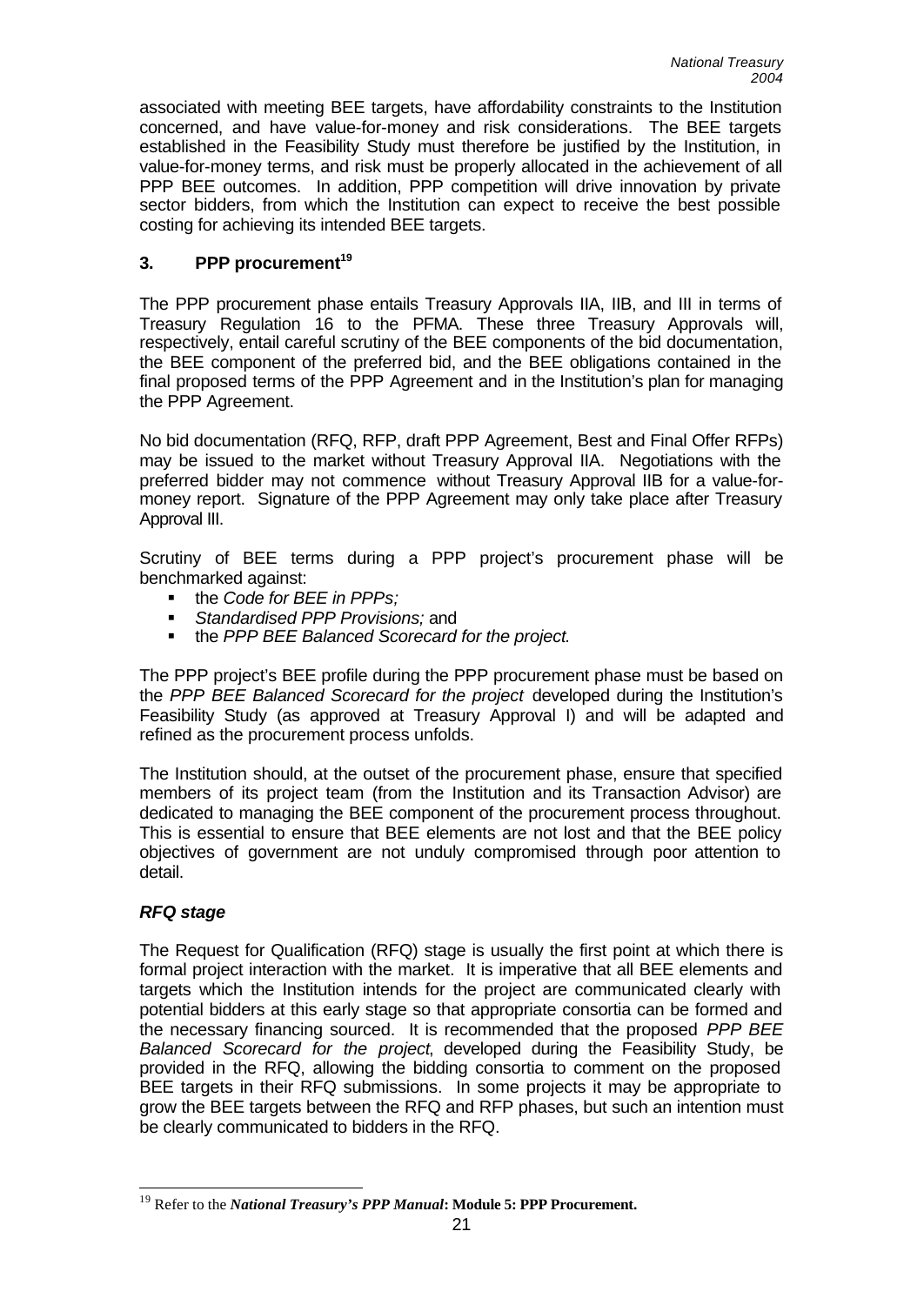The RFQ stage requires that bidders submit a range of information about their consortia, enabling the Institution to select those that are indeed suitably qualified to prepare bids. A key element of this qualification will be whether or not a private consortium has the requisite BEE characteristics and commitment for the project. Realistic, minimum BEE qualification standards must therefore be given to bidders at the RFQ stage for the purposes of evaluating RFQ submissions.

In order to pre-qualify in the BEE component of the RFQ stage, bidding consortia should be required to demonstrate:

- that they have written commitments in place for the required targets of BEE participation in the Private Party and the Subcontracts, providing verifiable company information to substantiate BEE credentials;
- that they have the ability to secure the targets of Black Management Control required for the Private Party and the Subcontracts, attaching curriculum vitae of key personnel;
- that relevant members of the consortia have demonstrable track records in devising and implementing local socio-economic programmes as part of their operations;
- ß that the sponsor companies are compliant with the provisions of the Employment Equity Act, 1998, and can demonstrate their own track record in BEE.

Once consortia have been pre-qualified, they will need agreement from the Institution to change their consortia membership, and the qualifying BEE targets may not be compromised in any such change. Fronting of Black People and Black Enterprises will not be tolerated.

### *RFP stage*

Pre-qualified bidders will, in many projects, be issued with a draft Request for Proposals (RFP), containing the further refined *PPP BEE Balanced Scorecard for the project.* This draft RFP facilitates detailed engagement with the pre-qualified parties to establish their feedback on the bid specifications and criteria. The BEE elements must be clearly presented, based on the outcome of the Feasibility Study and adapted from feedback obtained in the RFQ process. The BEE elements must also be reflected in the draft PPP Agreement, with contractual non-compliance linked to the project's penalty regime.

Comments received from pre-qualified parties on draft RFP documents must be assessed by the Institution and its Transaction Advisors, and a final RFP and draft PPP Agreement drafted and issued. The Institution must ensure in this process that the broad-based impact of its *PPP BEE Balanced Scorecard for the project* is not compromised, and that it upholds its BEE policy intent throughout, based on the thorough assessment undertaken in Feasibility Study phase. Where appropriate, certain targets can be phased in over the project term to accommodate start-up capabilities within certain sectors.

Each PPP project's BEE elements, minimum targets per element, bid evaluation points for each element, criteria for awarding points, the weightings to be given to each element, and an overall minimum threshold score of 50%, must all be set out unambiguously in a BEE balanced scorecard for the project in the final RFP.

Bids received from the pre-qualified parties must contain dedicated sections setting out the bidder's detailed response to how it will address each of the BEE elements of the project, and what targets it undertakes to meet over the project term.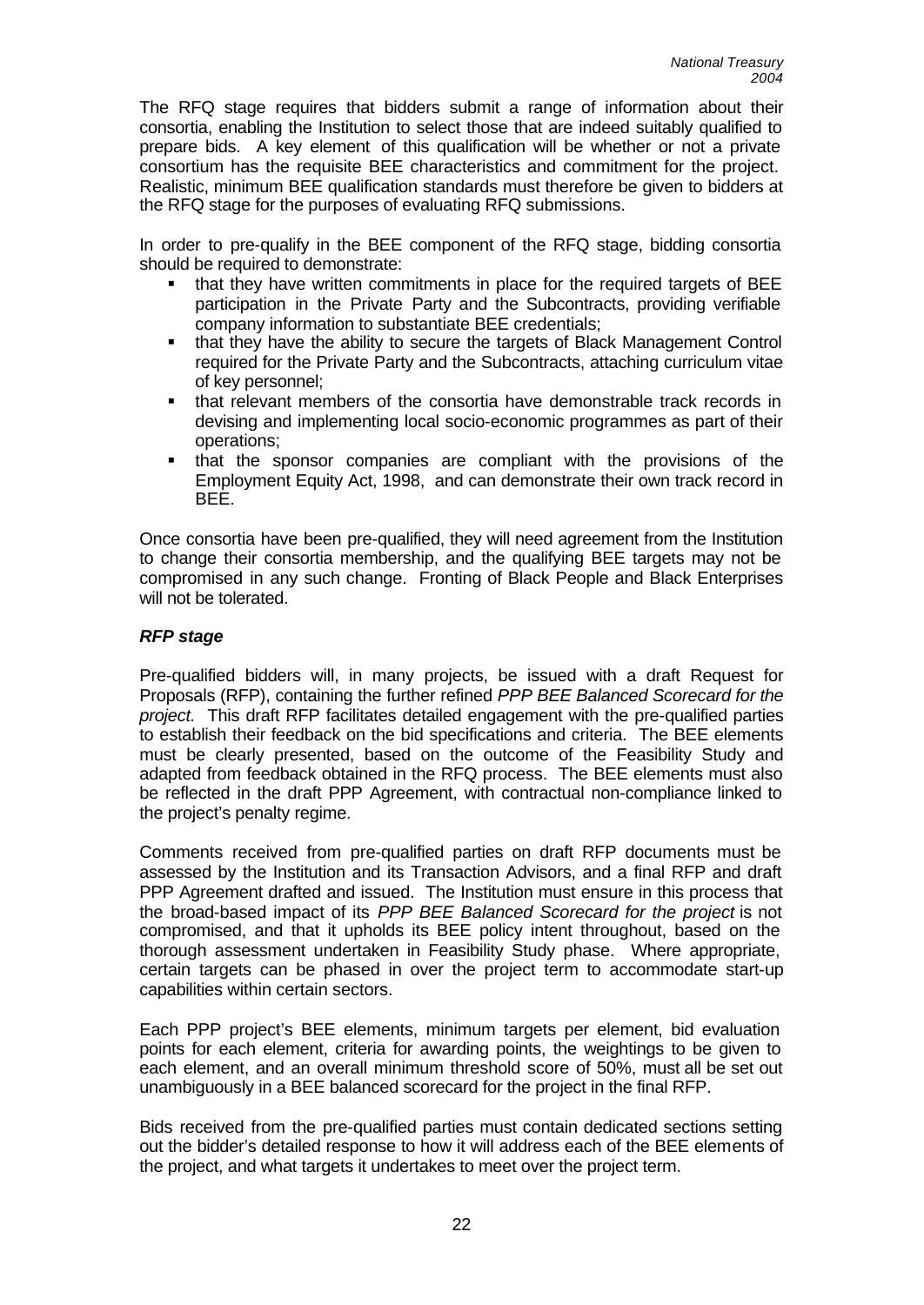In addition, the following components of the bid submissions must be clearly referenced by bidders in their BEE proposals, and closely examined and verified by the Institution for substantiation of all BEE commitments:

The **funding structure** and **financing arrangements** reflected in the **financial models** must show:

- ß sources or type of Black Equity (e.g. Black Enterprises' balance sheet funds, loans to Black Enterprises or Black Shareholders, equity funds including exit strategy, etc.);
- ß costs of Black Equity;
- **EXECT:** timing on project cash flows to Black Shareholders; and
- ß operating costs for all skills development, employment equity and socioeconomic programmes.

### **Shareholders' agreements** and any third party agreements thereto must show:

- terms for Black Shareholders:
- **SPONSOR SUPPORT ARRANGEMENTS IS SHARE SHAREHOLDERS.** If any; and
- **EXECT** commitments in respect of Black People in Management Control.

### **Subcontracts (first tier)** must show:

- **Example 1** terms for Black Shareholders;
- ß Black People in Management Control;
- **Black Women in Management Control:**
- ß skills development and employment equity commitments for first-tier Subcontractors; and
- **Procurement commitments to Black Enterprise SMMEs.**

#### The **marked-up PPP Agreement** must be checked for:

- any proposed changes to standardised PPP BEE provisions;<sup>20</sup> and
- **If** draft schedules capturing all BEE commitments.

The BEE offer made by the bidder will be evaluated out of 100 points, according to the targets, criteria and weightings specified in the RFP. The technical and price elements are each also scored out of 100 points as specified in the RFP. The BEE score achieved (if it meets or betters the total 50% threshold) will be calculated into the bidder's overall score, using the following formula:

# **a\*(technical score/100) + b\*(BEE score/100) + c\*(price score/100) = d**  *where:*

**a** is the weighting for technical elements (between 50% and 70%) $^{21}$ ,

**b** is the weighting for BEE elements (10%),

**c** is the weighting for price (between 20% and 40%)<sup>23</sup>, and

**d** is the total score achieved by the bidder.

j <sup>20</sup> Refer to **National Treasury's** *Standardised PPP Provisions: First Issue: 11 March 2004***: Part M: Black Economic Empowerment**

<sup>&</sup>lt;sup>21</sup> The alternative technical and price weightings (together making up 90%) will vary from project to project, determined during the feasibility study and preparation of procurement documents. For further detailed guidance, refer to *National Treasury's PPP Manual***: Module 5: PPP Procurement.**

 $22$  10% is the maximum weighting allowed in terms of the PPPFA for BEE elements in a contract valued above R500 000.

<sup>&</sup>lt;sup>23</sup> The calculation of price points will be done using the prescribed price formula set in the regulations to the PPPFA. For further detailed guidance, refer to *National Treasury's PPP Manual:* **Module 5: PPP Procurement.**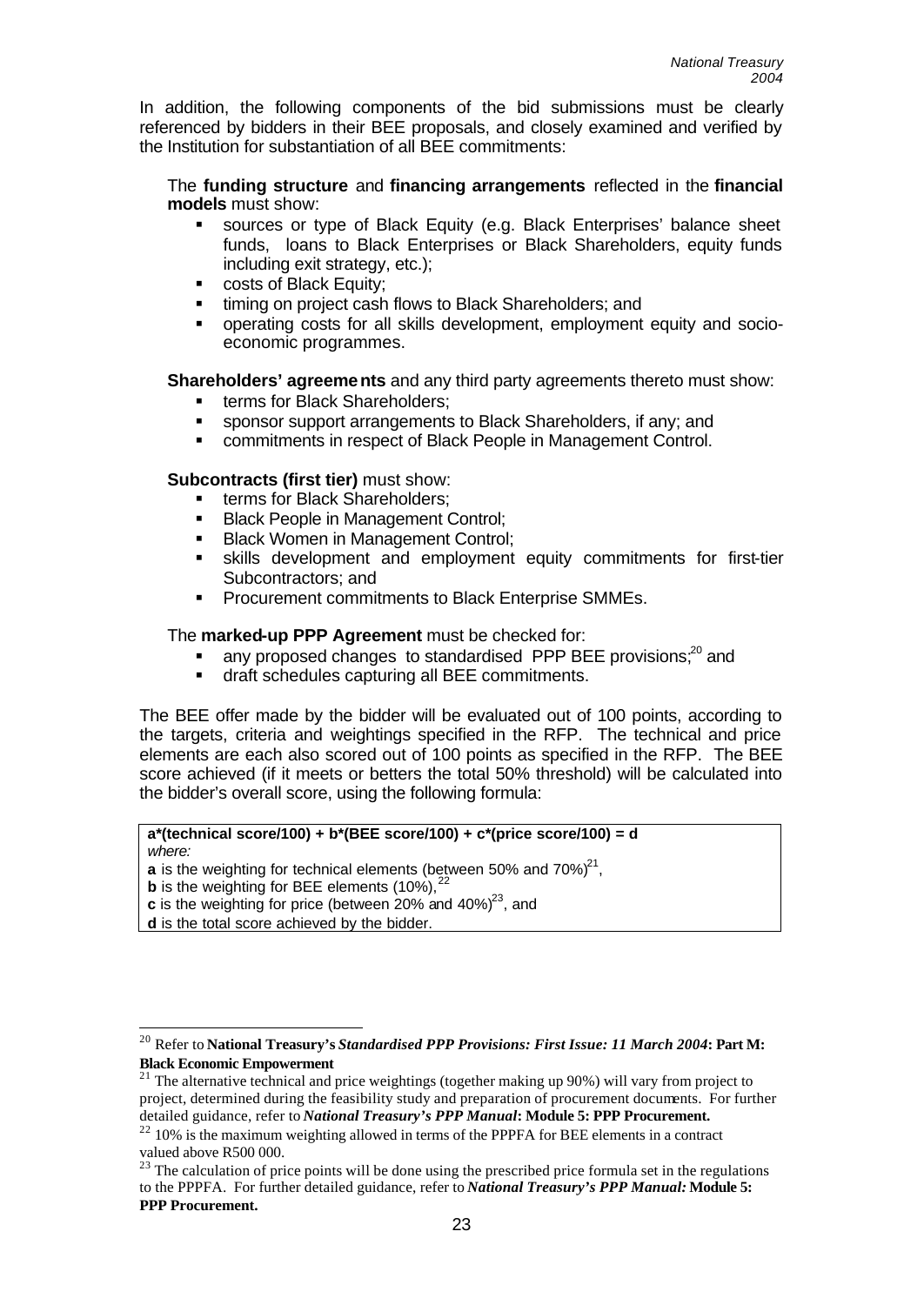### *Negotiations stage*

The Institution's intention to commit the bidders contractually to the targets submitted by them in response to the RFP should be made clear throughout the procurement process. The negotiation and finalisation of the PPP Agreement must therefore ensure that this transpires. The Institution should specifically guard against clawback during negotiations.

#### *The PPP Agreement<sup>24</sup>*

*Standardised PPP Provisions: Part M* reflects this *Code for BEE in PPPs,* making provision for BEE in the PPP Agreement by, amongst others:

- ß itemising all **elements** of the *PPP BEE Balanced Scorecard* to be made contractually binding;
- **EXED FEE FARKS INTERT FIRTH PROVIDED SCHEDUIOS providing schedules** that commit the Private Party to its BEE **targets** for each element;
- **EXECTE ESTABLISHING <b>performance monitoring** arrangements;
- ß specifying Private Party **reporting** requirements;
- **setting up the dispute resolution** system;
- ß establishing the **penalty regime** and providing for **empowerment penalties**; and
- ß setting up **termination** arrangements.

The Private Party is obliged in terms of the PPP Agreement to produce an annual BEE report containing details of its achievements in meeting all BEE targets agreed. Reviews – both regular and 'spot checks' - by the Institution are provided for. In addition, the PPP Agreement may provide for reviews by independent monitors.

Any proposed deviation from *Standardised PPP Provisions* requires specific justification by the Institution as part of its relevant Treasury Approval application. The Institution must obtain Treasury Approval III for the final terms of the PPP Agreement for a project before signature.

#### **4. Managing the PPP Agreement<sup>25</sup>**

Managing the PPP Agreement involves three main functions:

- Partnership management;
- **Service delivery management; and**
- Contract administration.

l

In each of these, the Institution and the Private Party need to establish systems for managing the BEE obligations in the project throughout the development and delivery phases of PPP implementation.

Reporting obligations are substantively on the Private Party for all its contractual commitments, including BEE. The Institution must however, establish, in its service delivery management arrangements and contract administration system, the ability to check and verify such reporting, manage remedy periods that may be provided for, effect contractual penalties in relevant events of poor performance, and manage termination should this arise. In large projects, it may be necessary for the parties to establish a joint independent monitor specifically for BEE.

Above all, the quality of the PPP partnership management, and the parties' ability to identify impediments to BEE and to resolve disputes effectively, are paramount to the

<sup>24</sup> Refer to *Standardised PPP Provisions: First Issue: 11 March 2004*

<sup>25</sup> Refer to the *National Treasury's PPP Manual***: Module 6: Managing the PPP Agreement**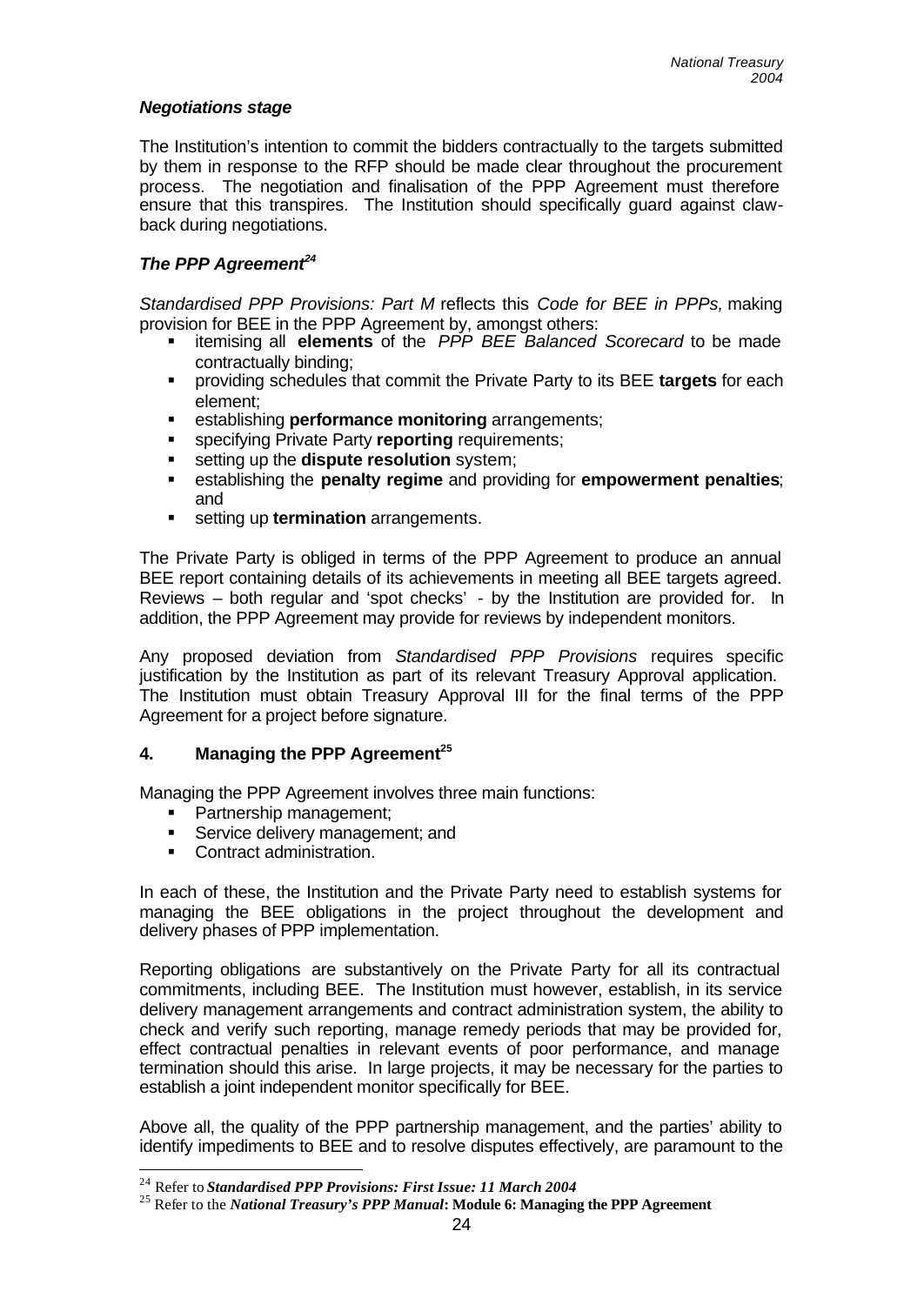PPP's success, not least in respect of BEE. As a general guide, the penalty regime should be deployed only after genuine efforts have been made by the parties to address the impediments to compliance.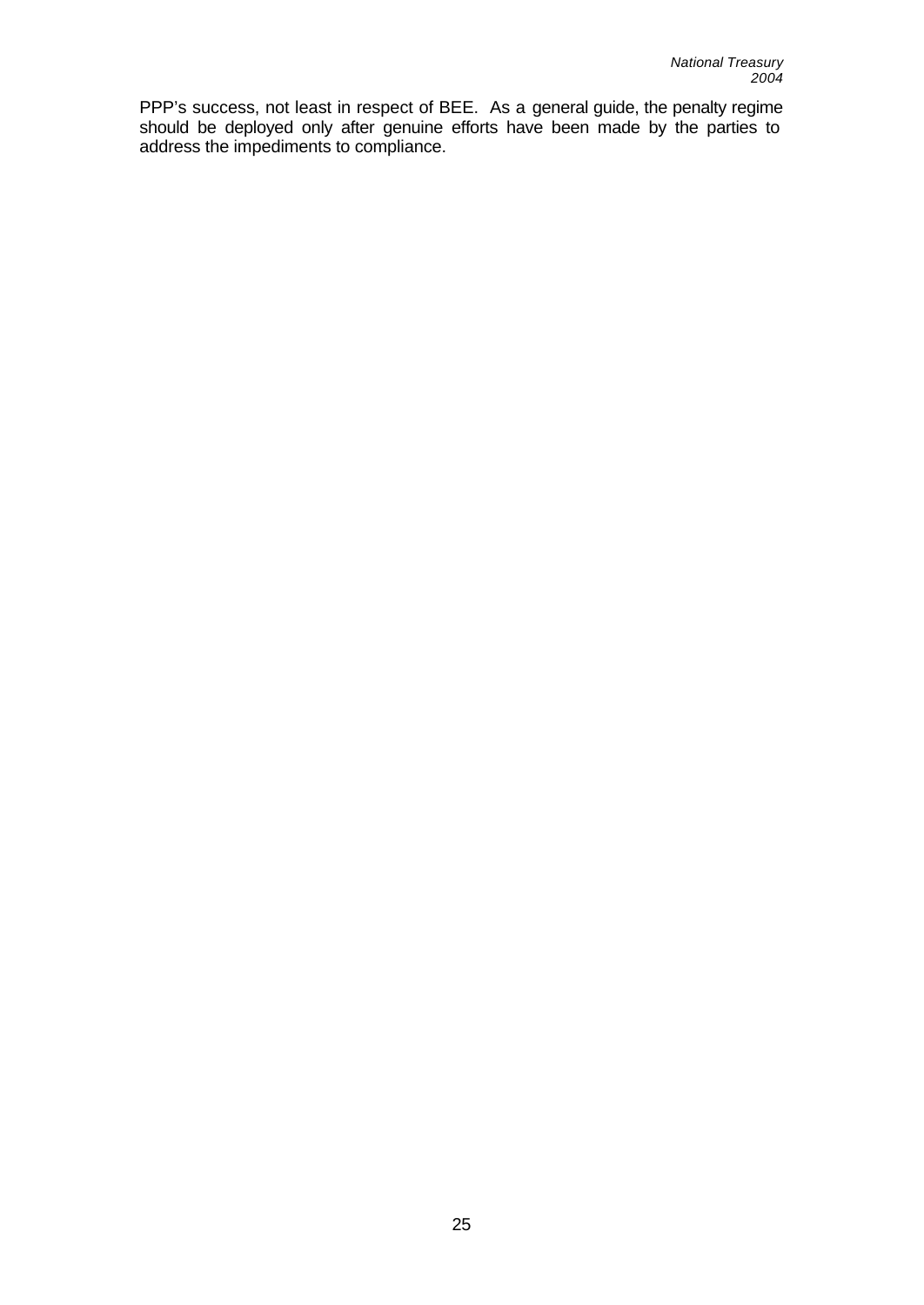#### **PART IV**

#### **The PPP BEE Balanced Scorecard**

The *PPP BEE Balanced Scorecard* provides a quick-reference benchmark to measure the extent to which a PPP project  $-$  in any of its phases  $-$  is successfully achieving BEE in terms of this *Code for BEE in PPPs*.

The PPP BEE **elements** (A, B, C, D) and their sub-elements shown in column 1 in the table below should be reflected in all PPP Agreements as appropriate to the project. In making any adjustments to these, the broad-based BEE effect should not be compromised.

The indicative **targets** shown in column 2 are guidance, and will need to be adjusted according to the outcomes of the PPP Feasibility Study and procurement process, as appropriate to each project. In making these decisions, the parties may also usefully agree that such BEE targets will grow over the project term.

The recommended PPP bid evaluation **weightings** shown in column 3 guide the Institution on a balanced allocation of points out of 100 for the BEE component of the whole bid evaluation.

A **minimum threshold of 50%** of the total possible 100 BEE points must be achieved for the bid to be evaluated further.

| <b>PPP BEE element</b>                       | <b>Indicative PPP project</b> | <b>Recommended bid</b> |
|----------------------------------------------|-------------------------------|------------------------|
|                                              | <b>Target</b>                 | evaluation             |
|                                              |                               | weighting              |
| A: Private Party equity                      |                               | 20%                    |
| A1: Black Equity                             | 40%                           |                        |
| A2: Active Equity                            | 55% of A1                     |                        |
| A3: Cost of Black Equity                     | Value for money               |                        |
| A4: Timing of project cash flows to Black    | Early and ongoing             |                        |
| Shareholders                                 |                               |                        |
|                                              |                               |                        |
| <b>B: Private Party management and</b>       |                               | 15%                    |
| employment                                   |                               |                        |
| <b>B1: Black Management Control</b>          | Commensurate with A1 and      |                        |
|                                              | A2                            |                        |
| B2: Black Women in Management Control        | 15% of B1                     |                        |
| B3: Employment equity                        | Compliant with law            |                        |
| B4: Skills development                       | 1% of payroll                 |                        |
|                                              |                               |                        |
| C: Subcontracting                            |                               | 50%                    |
| C1: Capital expenditure cash flow to Black   | 30%                           |                        |
| People and/or Black Enterprises              |                               |                        |
| C2: Operating expenditure cash flow to Black | 30%                           |                        |
| People and/or Black Enterprises              |                               |                        |
| C3: Black Management Control                 | 25%                           |                        |
| C4: Black Women in Management Control        | 15% of C3                     |                        |
| C5: Employment equity                        | Compliant with law            |                        |
| C6: Skills development                       | 1% of payroll                 |                        |
| C7: Procurement to Black Enterprise SMMEs    | 30%                           |                        |
|                                              |                               |                        |
| D: Local socio-economic impact               | Sustainable, effective plan   | 15%                    |